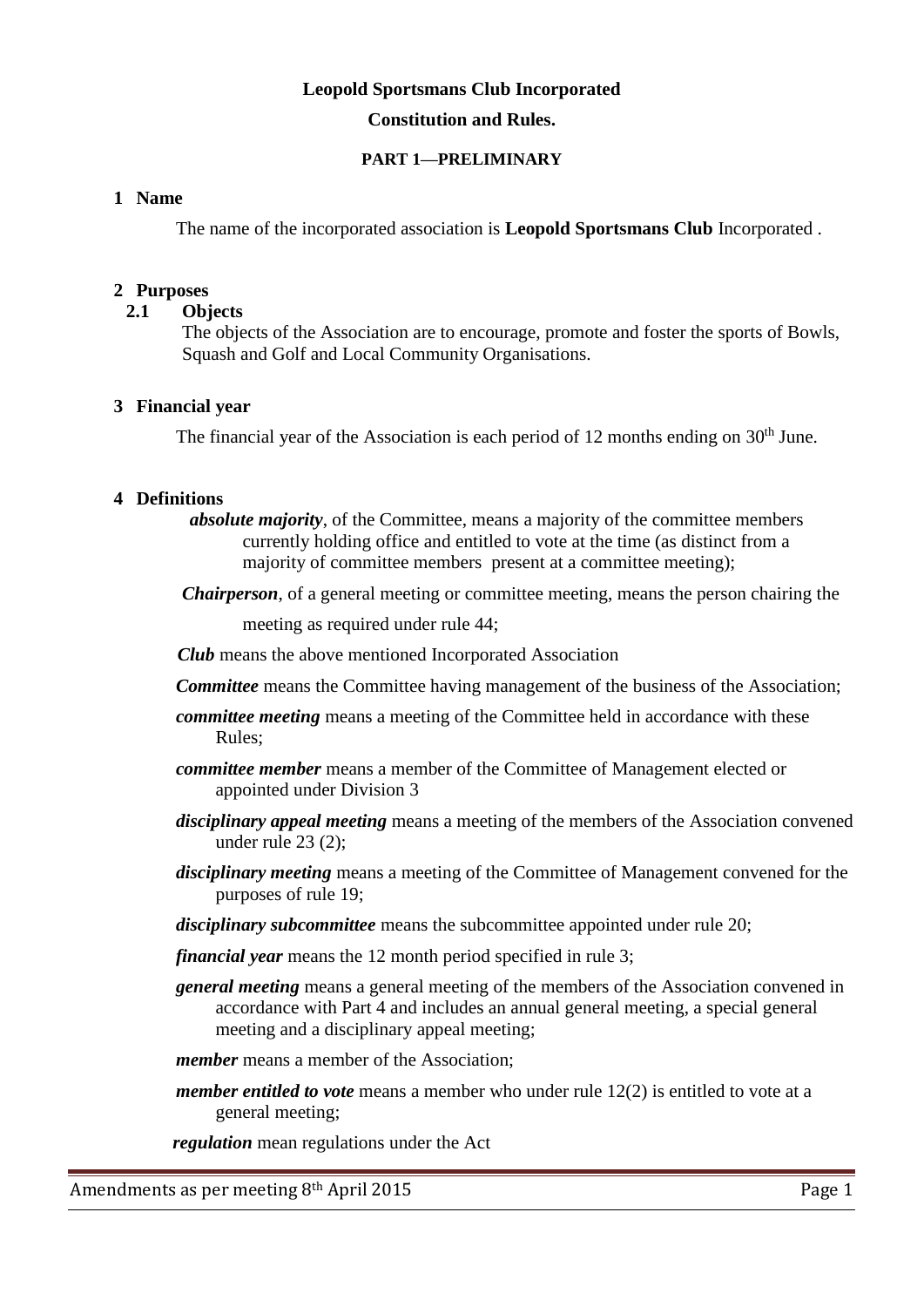- *special resolution* means a resolution that requires not less than three-quarters of the members voting at a general meeting, whether in person or by proxy, to vote in favour of the resolution;
- *the Act* means the **Associations Incorporation Reform Act 2012** and includes any regulations made under that Act;
- *the address* is the registered address of the Association being 135 Kensington Road Leopold.

*the Registrar* means the Registrar of Incorporated Associations.

## **PART 2—POWERS OF ASSOCIATION**

### **5 Powers of Association**

- (1) Subject to the Act, the Association has power to do all things incidental or conducive to achieve its purposes.
- (2) Without limiting sub-rule (1), the Association may—
	- (a) acquire, hold and dispose of real or personal property;
	- (b) open and operate accounts with financial institutions;
	- (c) invest its money in any security in which trust monies may lawfully be invested;
	- (d) raise and borrow money on any terms and in any manner as it thinks fit;
	- (e) secure the repayment of money raised or borrowed, or the payment of a debt or liability;
	- (f) appoint agents to transact business on its behalf;
	- (g) enter into any other contract it considers necessary or desirable.
- (3) The Association may only exercise its powers and use its income and assets (including any surplus) for its purposes.

## **6 Not for profit organisation**

- (1) The assets and income of the Association shall be applied exclusively to the promotion of its objects and must not distribute any surplus, income or assets directly or indirectly to its members.
- (2) Sub-rule (1) does not prevent the Association from paying a member—
	- (a) reimbursement for expenses properly incurred by the member on behalf of the Association; or
	- (b) for goods or services provided by the member of the Association—

if this is done in good faith on terms no more favourable than if the member was not a member.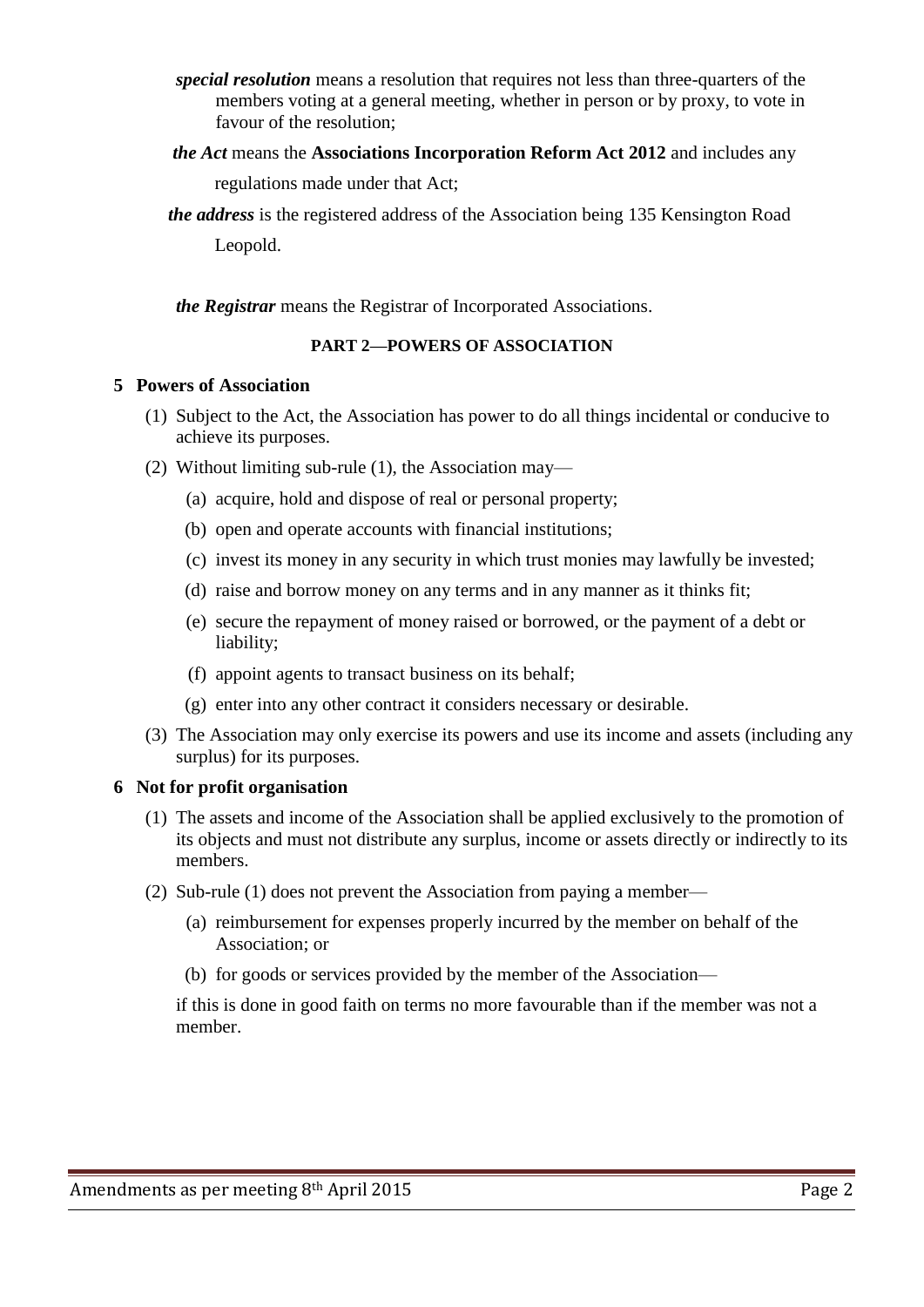# **PART 3—MEMBERS, DISCIPLINARY PROCEDURES AND GRIEVANCES**

# **Division 1—Membership**

**7.1** The Association shall consist of the following categories of membership:

 **"Ordinary Members**" Adult members of: Bowling, Squash / Racquet ball , Golf, Indoor Bias Bowls , and other Sporting sections determined by the Committee of Management from time to time.

 **Other Categories of Membership: Foundation Members Club Members Club Members- Partner Social Members Junior Members Honorary Life Members Honorary Members** 

- **7.2** Members shall be nominated and approved for membership as provided in Rule 10.
- **7.3** Each category of membership will be open to persons of either sex.
- **7.4 Club Member :** Any person who has attained the age of eighteen years may be elected as a Club Member of the Association. The Club Member will have the rights and privileges set out in clause 8.1 paragraphs [i] [ii] [iii] and [iv].
- **7.5 Foundation Member**: A Foundation Member is a person qualified to be elected as an Ordinary Member of the Association and who paid the said Association on or before the 30<sup>th</sup> June 1972 the sum of \$ 50-00 and who was elected as a Foundation Member. A Foundation Member also includes the spouse of any such member who has been elected as such in accordance with these rules. The Foundation Member will have the rights and privileges set out in clause 8.1 paragraphs [i] [ii] [iii] and [iv].
- **7.6 Junior Members** : Shall be entitled to the rights and privileges set out in sub-clause 8.1paragraphs [i] and [ii] provided however they will not be supplied with or allowed to consume liquor on the Association's premises.
- **7.7 Club Member-Partner:** The lawful spouse / de facto of any Ordinary , Foundation or Club Member provided that they have attained the age of eighteen years may be elected as a Club member- Partner of the Association in accordance with Rule 10. A Club Member- Partner member shall have the rights and privileges set out in sub-clause 8.1 paragraph [i] [ii] [iii] & [iv]
- **7.8 Honorary Life Member of the Association:** The Committee of Management may resolve upon receipt of a written submission signed by 7 ( seven ) current ordinary members of the Association, to recommend the nominated member for Honorary Life Membership of the Association.
	- [a] The recommendation must satisfy part or all of the following criteria
		- :-15 years continuous membership of the Club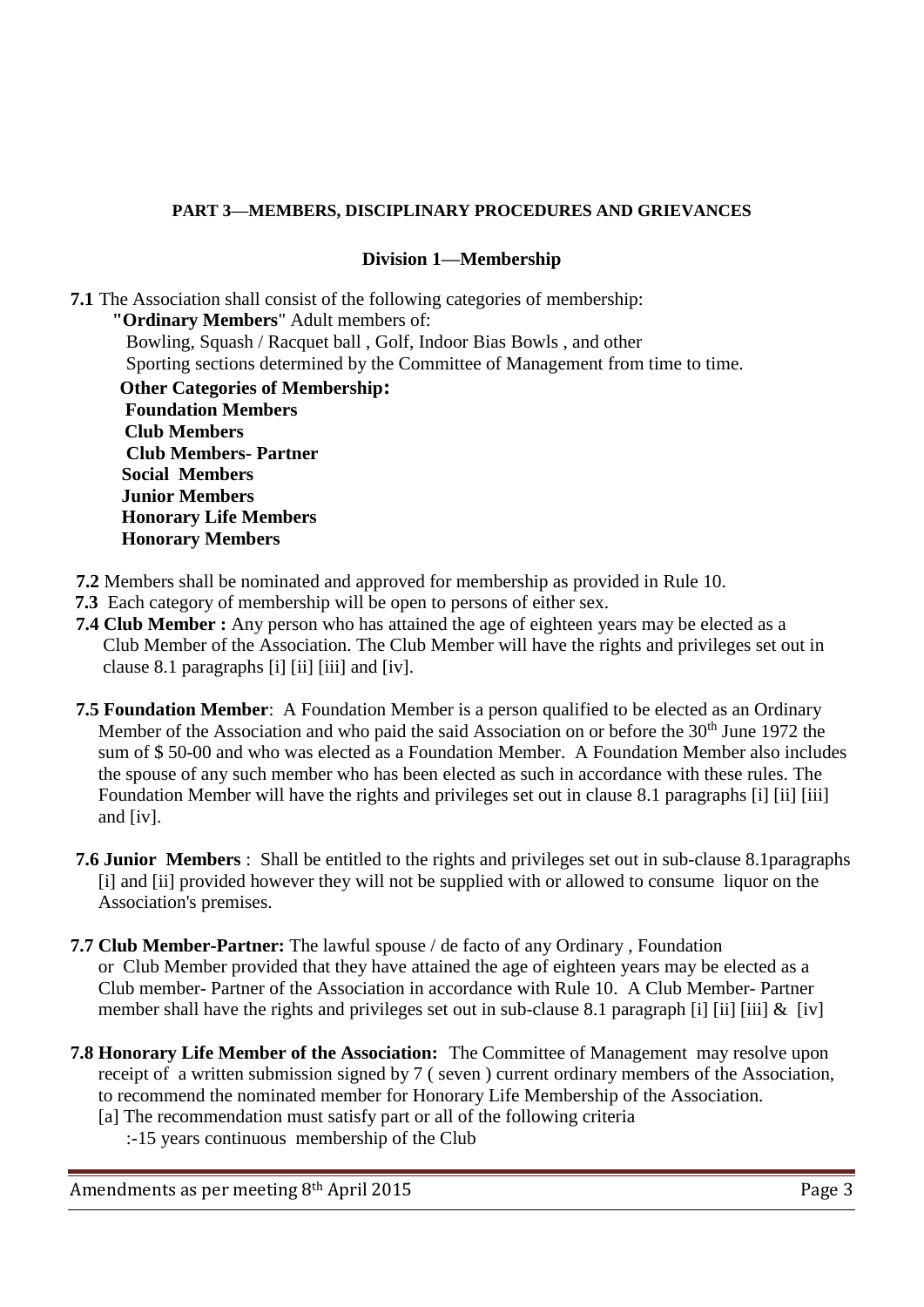- :-Service to the Association in capacity as a Committee Member on a sectional Committee and / or the Committee of Management for a minimum period of 7 years
- :-Representation of Club outside of the Association
- :-Outstanding voluntary service within the Association
- :- Outstanding Community Service on behalf of the Association
- :- Other Noteworthy Deeds
- [b] The recommendation of the Committee of Management shall be put to the members at the Annual General Meeting following the date that the board made the resolution , and if three quarters majority of members present and voting by a show of hands at the Annual General meeting approves the recommendation, the member shall be elected as a life member of the Association.
- [c] The total number of Honorary Life Members shall not exceed 20 living members of the Association
- [d] Life Membership of any person may be revoked by a three quarters majority of members present and voting at a General Meeting of the Club
- **7.9 Honorary Member**: a person who, upon recommendation by the Committee, is made an Honorary Member of the Association for such period as may be determined; or All Players and Officials of any team competing in a sporting event organised by a section of the Association on the day of such competition. Honorary Members shall have the rights and privileges set out in sub-clause 8.1 paragraph [i] and [ii]. They will however be subject to the following conditions: [a]They shall not introduce visitors to the Association's premises and

[b]Their membership may be cancelled at any time by the Association.

- **7.10** No person shall be allowed to become an Honorary Member of the Association or to be relieved of payment of regular subscriptions except those possessing the qualifications defined in these rules and subject to the conditions and regulations prescribed herein.
- **7.11 Social Member**: any responsible person over the age of eighteen may be elected as a Social Member. Social Members shall have the rights and privileges set out in sub-clause 8.1 paragraph [ii]. Always provided that this category of membership shall have no force or effect unless and until the Association has installed on its premises, electronic gaming machines in accordance with the requirements of the Electronic Gaming Machines Act and has a permit to operate the said machines.

## **8.0 Privileges of Membership**

**8.1**Ordinary Members , Club Members, Foundation Members and Honorary Life Members shall be entitled to:

- **[i]**Admission to the Association's premises at all times such are open and to compete in any competitions and tournaments.
- **[ii]**The use of the Association's facilities in accordance with the By-Laws made by the Committee. **[iii]**Elect the Officers and other Members of the Committee of the Association and any other officer elected at the Annual General Meeting.

**[iv]**Stand for election as an Officer or Member of the Committee of the Association.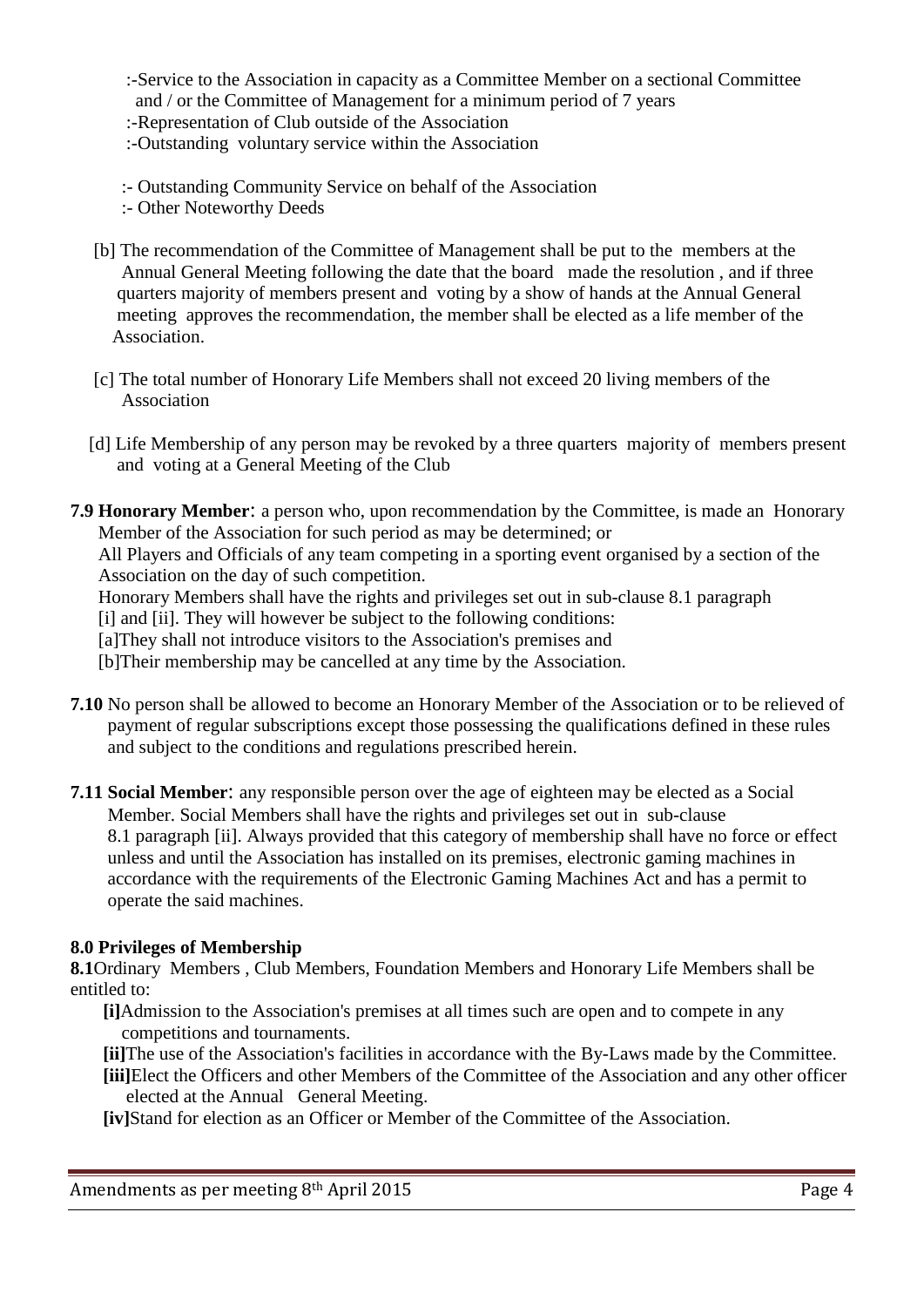## **8.2 Minimum number of members**

The Association must have at least 5 members.

## **9.0 Who is eligible to be a member**

Any person who supports the purposes of the Association is eligible for membership.

# **10.0 Application for membership**

- **10.1** A person who is nominated and approved for membership as provided in these rules is eligible to be a Member of the Association on payment of the annual subscription payable under these rules.
- **10.2** A person who is not a member of the Association at the time of the incorporation of the Association, or who was such a member at that time but has ceased membership, shall not be admitted to membership unless:
	- [a] nominated as provided in sub clause 10.3 and
	- [b] admission as a member is approved by the Committee.
- **10.3** The nomination of a person as a Member of the Association shall: [a]be made in writing and signed by the proposer and seconder who must both be financial members of the Association.

[b]be lodged with the Manager of the Association.

- **10.4** As soon as is practicable after the receipt of any nomination the Manager shall refer the application to the Committee.
- **10.5** Upon a nomination being referred to the Committee, the Committee shall determine whether to approve or to reject the nomination.
- **10.6** Upon a nomination being approved by the Committee the Manager shall, with as little delay as possible, notify the nominee in writing of the approval for membership and request payment, within twenty-eight days after the receipt of the notification of the sum payable under these rules.
- **10.7** The Manager shall, on receipt of the payment referred to in sub-clause 11.4(3), within the period referred to in that sub-clause, enter the nominee's name in the Members' Register and upon the name being so entered the nominee becomes a Member of the Association.
- **10.8** A right, privilege or obligation of a person by reason of membership of the Association: [a]is not capable of being transferred or transmitted to another person.

[b]terminates upon cessation of membership whether by death or otherwise.

# **11.0 Annual subscription and fee on joining**

- **11.1** The annual subscription is the relevant amount as determined by the Committee of Management from time to time, and is payable in advance on or before the  $1<sup>st</sup>$  July in each year
- **11.2** Any responsible person over the age of eighteen admitted as a member ( other than social member) after 31<sup>st</sup> December shall be charged half the annual subscription of that year.
- **11.3**If any member shall fail to pay his/ her annual subscription on or before the first day of August next after it becomes due, notice shall be sent to the member by the Manager of the association calling his/ her attention thereto and if such subscription is not paid by the 1<sup>st</sup> day of September following the person shall cease to be a member of the association and his/her name shall be removed from the members register.
- **11.4** A defined subscription of \$10.00 or such lesser amount approved by the Liquor Control Commission shall be payable in advance on or before the first day of July in each year by a member according to the classification of membership.
- **11.5** The Association may determine that any new member who joins after the start of a financial year must, for that financial year, pay a fee equal to—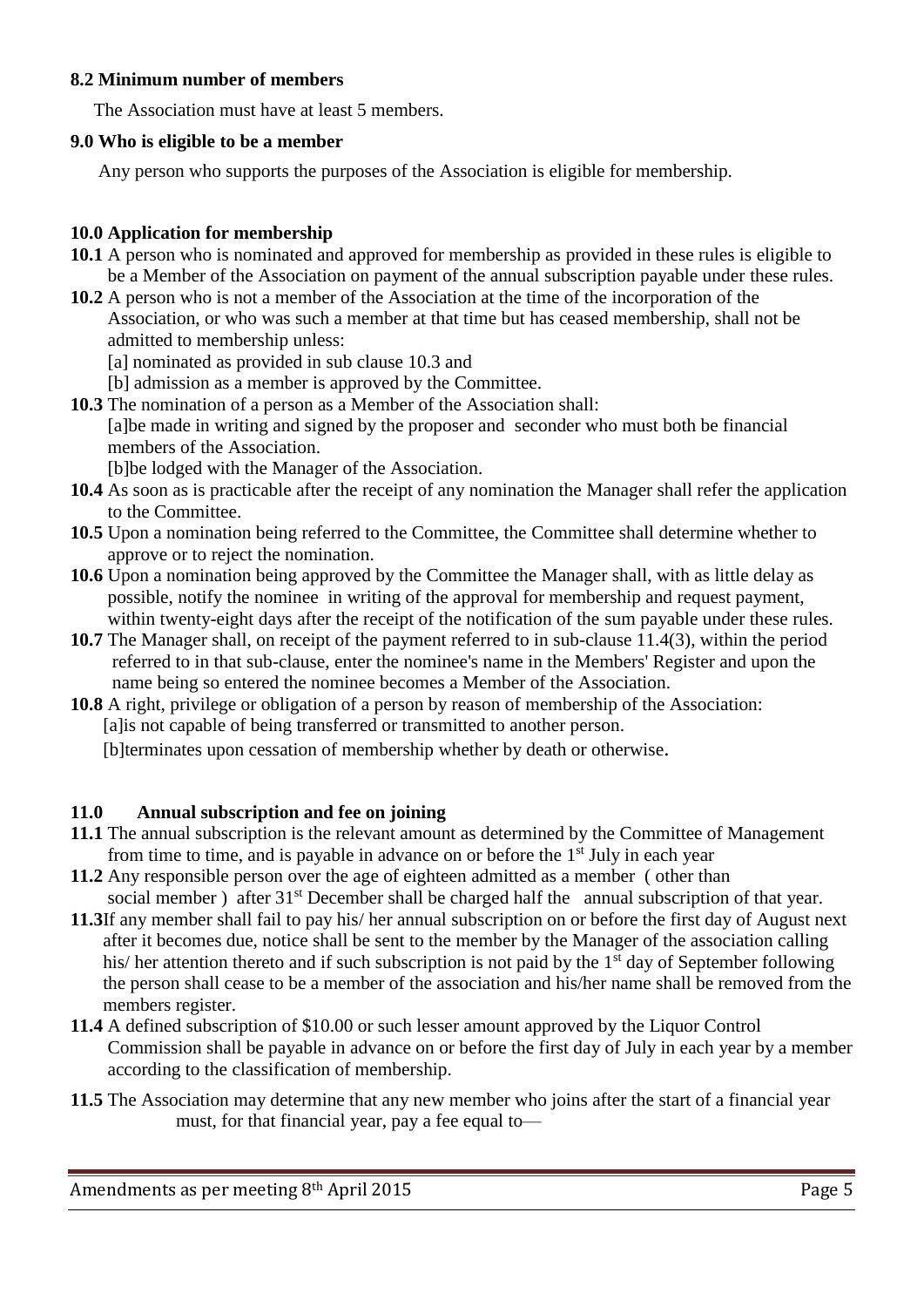- (a) the full annual subscription; or
- (b) a fixed amount determined from time to time by the Association.
- **11.6** The rights of a member (including the right to vote) who has not paid the annual subscription by the due date are suspended until the subscription is paid.

## **12 General rights of members**

(1) A member of the Association who is entitled to vote has the right—

- (a) to receive notice of general meetings and of proposed special resolutions in the manner and time prescribed by these Rules; and
- (b) to submit items of business for consideration at a general meeting; and
- (c) to attend and be heard at general meetings; and
- (d) to vote at a general meeting; and
- (e) to have access to the minutes of general meetings and other documents of the Association as provided under rule 76; and
- (f) to inspect the register of members.

(2)A member is entitled to vote if—

- (a) the member is a member other than a Junior, Social or Honorary member; and
- (b) more than 10 business days have passed since he or she became a member of the Association; and
- (c) the member's membership rights are not suspended for any reason.

## **13 Rights not transferable**

The rights of a member are not transferable and end when membership ceases.

## **14 Ceasing membership**

( 1 ) A member of the Association who has paid all monies due and payable to the Association may resign from the Association by first giving one month's notice in writing to the Manager of intention to resign and upon expiration of that period of notice, the membership will cease.

**( 2 )** Upon the expiration of a notice given under sub-clause 14.1 the Manager shall make an entry in the Register of Membership recording the date on which the member, by whom the notice was given, ceased to be a member.

( 3 ) The membership of a person ceases on resignation, expulsion or death.

## **15 Register of members**

(1)The Manager must keep and maintain a register of members that includes—

(a)for each current member—

Amendments as per meeting 8<sup>th</sup> April 2015 **Page 6**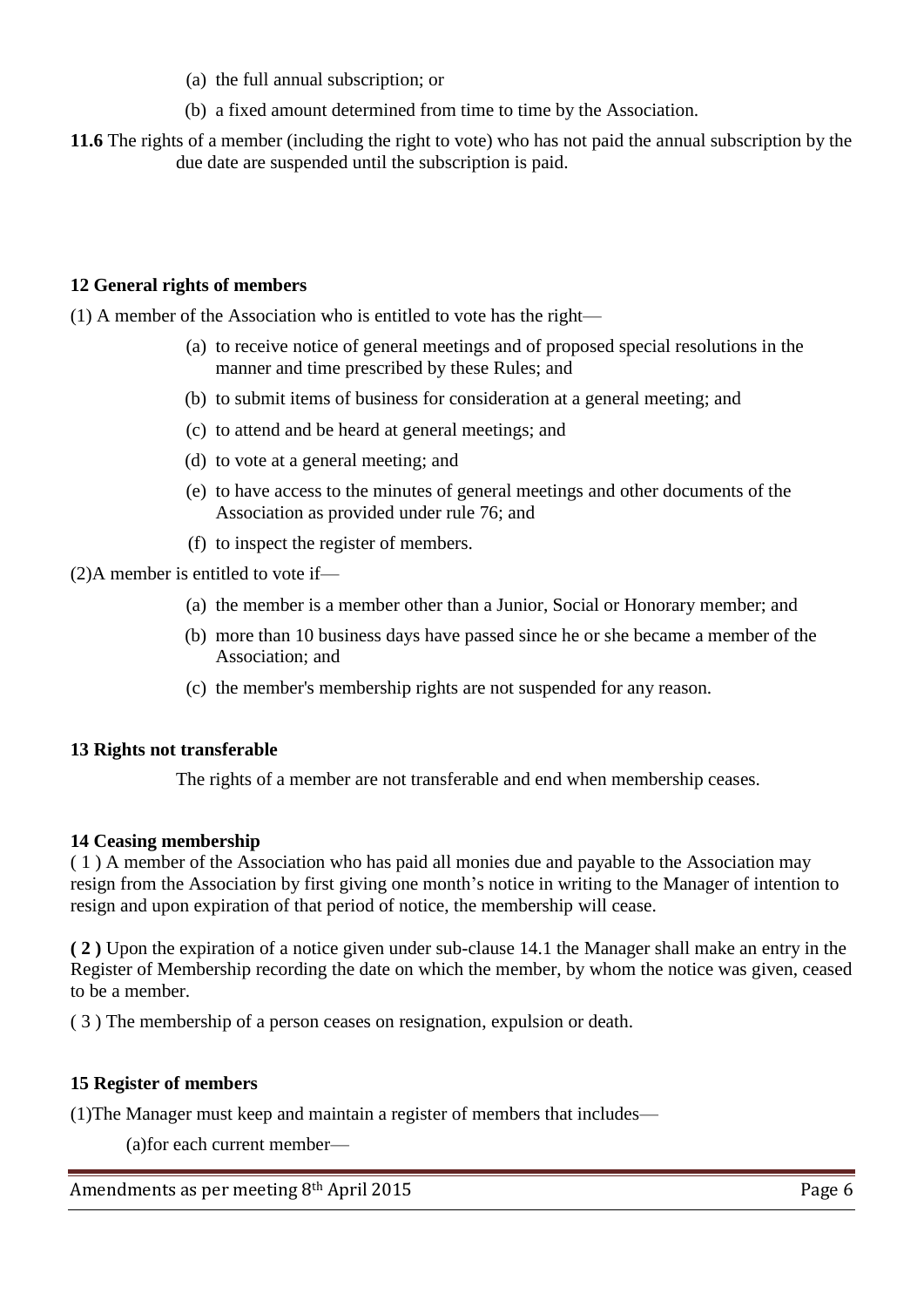(i)the member's name;

(ii)the address for notice last given by the member;

(iii)the date of becoming a member;

(iv) the membership category of the member,

- (v)any other information determined by the Committee; and
- (b)for each former member, the date of ceasing to be a member.

(2)Any member may, at a reasonable time and free of charge, inspect the register of members.

# **16.0 Visitors.**

- **16.1** A member of the Association may introduce visitors to the privileges of the sporting facilities and any other amenities of the Association on payment of such fees as may be determined from time to time by the Association but such member shall not introduce more than four visitors into the licensed area at any one time; however
- **16.2** The visitor's name and address and the name of the member introducing the visitor[s] shall be entered into the Visitors' Book.
- **16.3** Bona fide visitors who are domiciled at a greater distance than ten kilometres from the Association's premises may be admitted for the purpose of gaming in accordance with the requirements of the electronic Gaming Machines Act and the Liquor Control Act provided that such a visitor must:

 [a]produce evidence of his or her residential address before being admitted to the licensed premises; and

[b]carry identification at all times whilst on the licensed premises and:

[c]comply with any relevant rules of the Association whilst on licensed premises.

**16.4** A register must also be kept recording the name and residential address of each authorised gaming visitor admitted to the licensed premises and the date of that admission.

# **17.0 Trading Association**

- **17.1** The Association is authorised to trade under Section 51 of the Association Incorporations Act 1981.
- **17.2** In the event of the winding up or cancellation of the incorporation of Association, the assets of the Association will be transferred to an organisation with similar or charitable purposes ( Winding up clause ) .
- **17.3** The provisions for trading and winding up cannot be altered without the consent from the Minister ( as shown in "Variations to Constitution and Purposes ).

# **18.0 Supply of Liquor**

- **18.1** No liquor shall be supplied or sold to any person except on the days during the hours and in the manner prescribed and permitted by the Association's Liquor Licence.
- **18.2** No liquor shall be sold or supplied to any person under the age of eighteen years except where any such person is accompanied by a spouse or parent or legal guardian and the liquor sold is supplied for consumption as part of a meal supplied on the Association's premises.
- **18.3** No liquor shall be sold or supplied for consumption elsewhere than on the Association's premises unless the same is supplied during the hours in which liquor may be supplied for consumption on the Association's premises and unless the liquor is removed from the premises by the member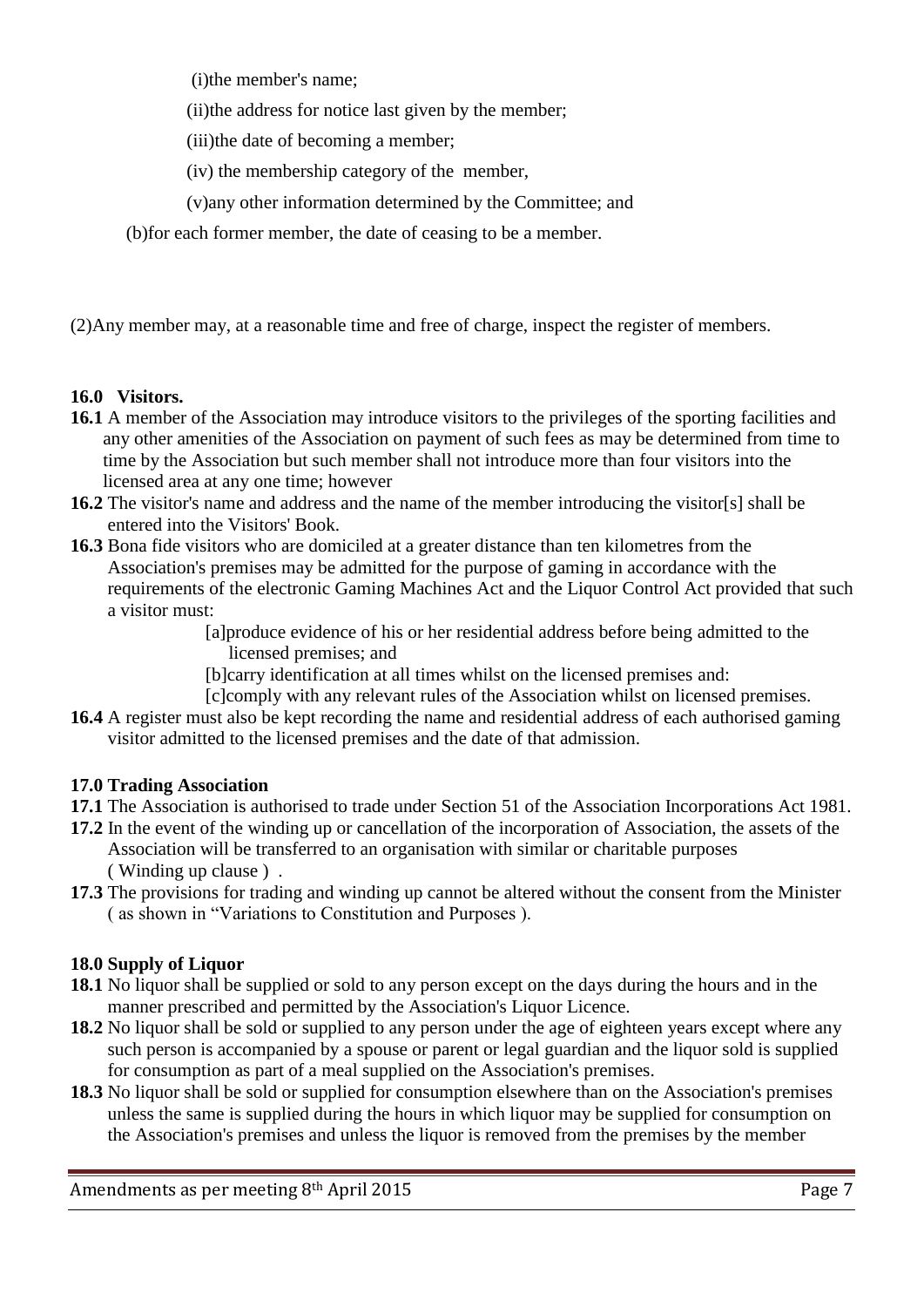purchasing the same.

- **18.4** A visitor shall not be supplied with liquor in the Association's premises unless:
	- [a] a guest in the company of a member of the Association: or
	- [b] an authorised gaming visitor in accordance with paragraph 16.3 ;or
	- [c] at a particular function or occasion in respect of which a limited licence has been granted under the provisions of Section 52 of the Liquor Control Act 1987.
- **18.5** No payment or part payment to any Manager or other officer or servant of the Association shall be made by way of commission or allowance from or upon the receipts of the Association for liquor supplied.
- **18.6** For the purpose of these rules the word "liquor" where appearing shall be deemed to mean liquor within the meaning of the Liquor Control Act 1987 and the Association's premises shall be deemed to mean such portion of the Association's premises as is for the time being "licensed premises" within the meaning of the Liquor Control Act.
- **18.7** The number of persons permitted into the licensed premises shall not exceed the approved numbers recorded on the Liquor License issued by the Liquor Control Commission and displayed in a prominent position within the licensed premises.

## **Division 2—Disciplinary action**

### **19 Grounds for taking disciplinary action**

The Association may take disciplinary action against a member in accordance with this Division if it is determined that the member—

- (a) has failed to comply with these Rules; or
- (b) refuses to support the purposes of the Association; or
- (c) has engaged in conduct prejudicial to the Association.

### **20 Disciplinary subcommittee**

- (1) If the Committee is satisfied that there are sufficient grounds for taking disciplinary action against a member, the Committee must appoint a disciplinary subcommittee to hear the matter and determine what action, if any, to take against the member.
- (2) The members of the disciplinary subcommittee—
	- (a) may be Committee members, members of the Association or anyone else; but
	- (b) must not be biased against, or in favour of, the member concerned.

## **21 Notice to member**

- (1) Before disciplinary action is taken against a member, the Secretary must give written notice to the member—
	- (a) stating that the Association proposes to take disciplinary action against the member; and
	- (b) stating the grounds for the proposed disciplinary action; and
	- (c) specifying the date, place and time of the meeting at which the disciplinary subcommittee intends to consider the disciplinary action (the *disciplinary meeting*); and

(d)advising the member that he or she may do the following—

(i)attend the disciplinary meeting and address the disciplinary subcommittee at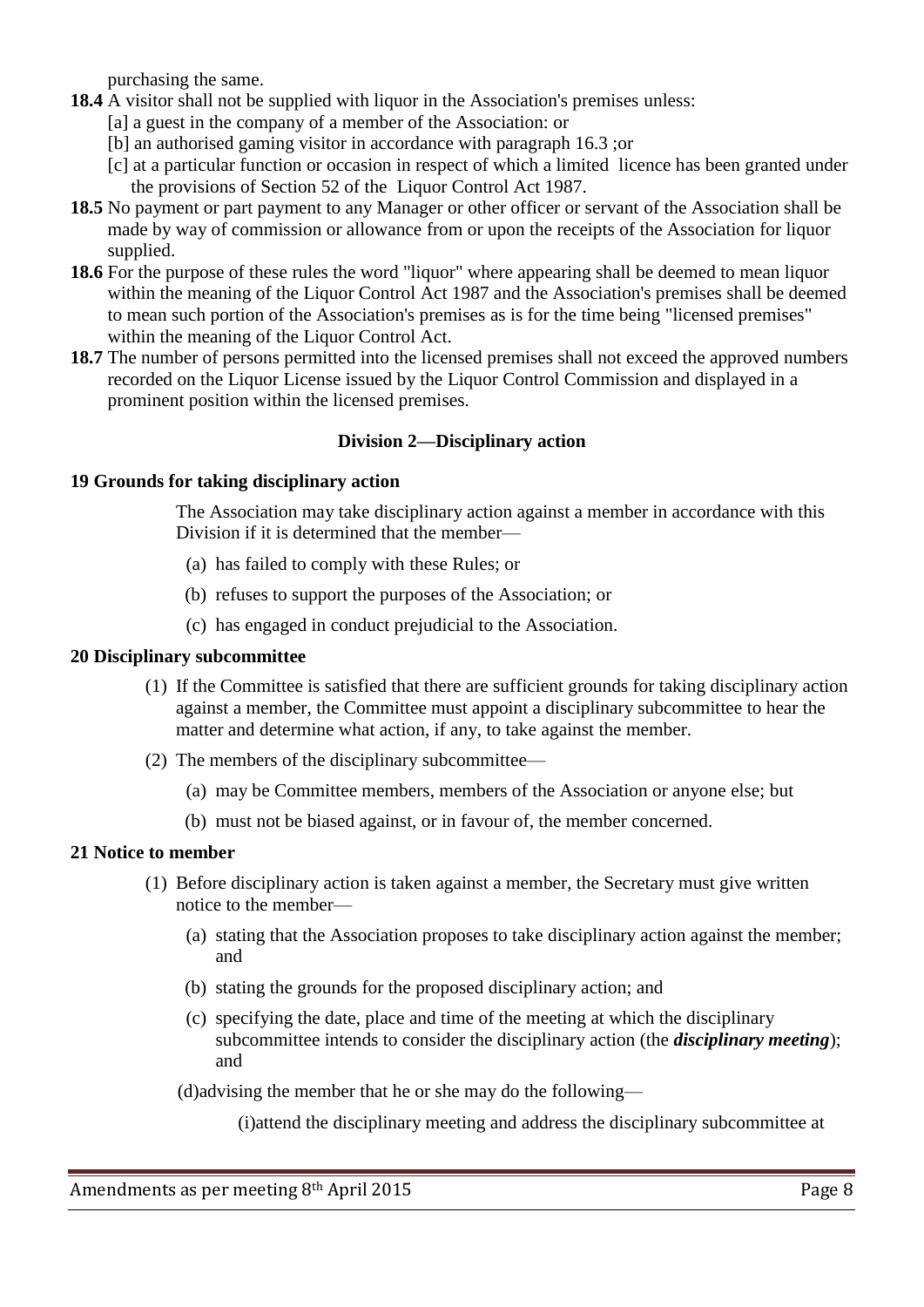that meeting

- (ii) temporary suspension of membership rights pending attendance at the arranged disciplinary meeting.
- (e) setting out the member's appeal rights under rule 23.
- (2) The notice must be given no earlier than 28 days, and no later than 14 days, before the disciplinary meeting is held.

## **22 Decision of subcommittee**

- (1) At the disciplinary meeting, the disciplinary subcommittee must—
	- (a) give the member an opportunity to be heard; and
	- (b) consider any written statement submitted by the member.
- (2) After complying with sub-rule (1), the disciplinary subcommittee may—
	- (a) take no further action against the member; or
	- (b) subject to sub-rule (3)—
		- (i) reprimand the member; or
		- (ii) suspend the membership rights of the member for a specified period; or
		- (iii) expel the member from the Association.
- (3) The disciplinary subcommittee may not fine the member.
- (4) The suspension of membership rights or the expulsion of a member by the disciplinary subcommittee under this rule takes effect immediately after the vote is passed. It also takes effect if the member fails to appear before the disciplinary subcommittee

## **23 Appeal rights**

- (1) A person whose membership rights have been suspended or who has been expelled from the Association under rule 22 may give notice to the effect that he or she wishes to appeal against the suspension or expulsion.
- (2) The notice must be in writing and given—
	- (a) to the disciplinary subcommittee immediately after the vote to suspend or expel the person is taken; or
	- (b) to the Secretary not later than 48 hours after the vote.
- (3) If a person has given notice under sub-rule (2), a disciplinary appeal meeting must be convened by the Committee as soon as practicable, but in any event not later than 21 days, after the notice is received.
- (4) Notice of the disciplinary appeal meeting must be given to each member of the Association who is entitled to vote as soon as practicable and must—
	- (a) specify the date, time and place of the meeting; and
	- (b) state—
		- (i) the name of the person against whom the disciplinary action has been taken; and
		- (ii) the grounds for taking that action; and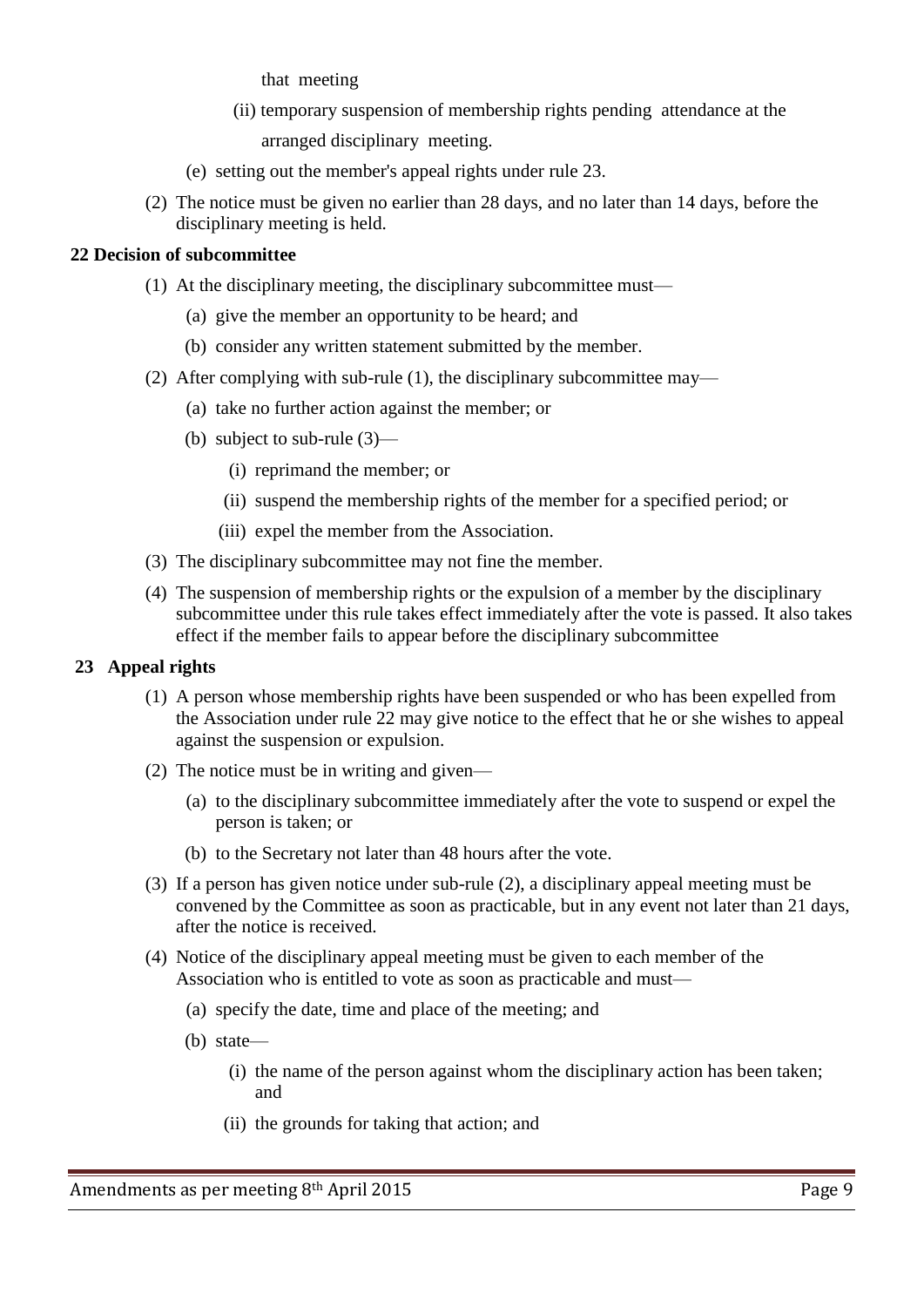(iii) that at the disciplinary appeal meeting the members present must vote on whether the decision to suspend or expel the person should be upheld or revoked.

## **24 Conduct of disciplinary appeal meeting**

- (1) At a disciplinary appeal meeting—
	- (a) no business other than the question of the appeal may be conducted; and
	- (b) the Committee must state the grounds for suspending or expelling the member and the reasons for taking that action; and
	- (c) the person whose membership has been suspended or who has been expelled must be given an opportunity to be heard.
- (2) After complying with sub-rule (1), the members present and entitled to vote at the meeting must vote by secret ballot on the question of whether the decision to suspend or expel the person should be upheld or revoked.
- (3) A member may not vote by proxy at the meeting.
- (4) The decision is upheld if not less than three quarters of the members voting at the meeting vote in favour of the decision.

## **Division 3—Grievance procedure**

#### **25 Application**

- (1) The grievance procedure set out in this Division applies to disputes under these Rules between—
	- (a) a member and another member;
	- (b) a member and the Committee;
	- (c) a member and the Association.
- (2) A member must not initiate a grievance procedure in relation to a matter that is the subject of a disciplinary procedure until the disciplinary procedure has been completed.

#### **26 Parties must attempt to resolve the dispute**

The parties to a dispute must attempt to resolve the dispute between themselves within 14 days of the dispute coming to the attention of each party.

#### **27 Appointment of mediator**

- (1) If the parties to a dispute are unable to resolve the dispute between themselves within the time required by rule 26, the parties must within 10 days—
	- (a) notify the Committee of the dispute; and
	- (b) agree to or request the appointment of a mediator; and
	- (c) attempt in good faith to settle the dispute by mediation.
- (2) The mediator must be—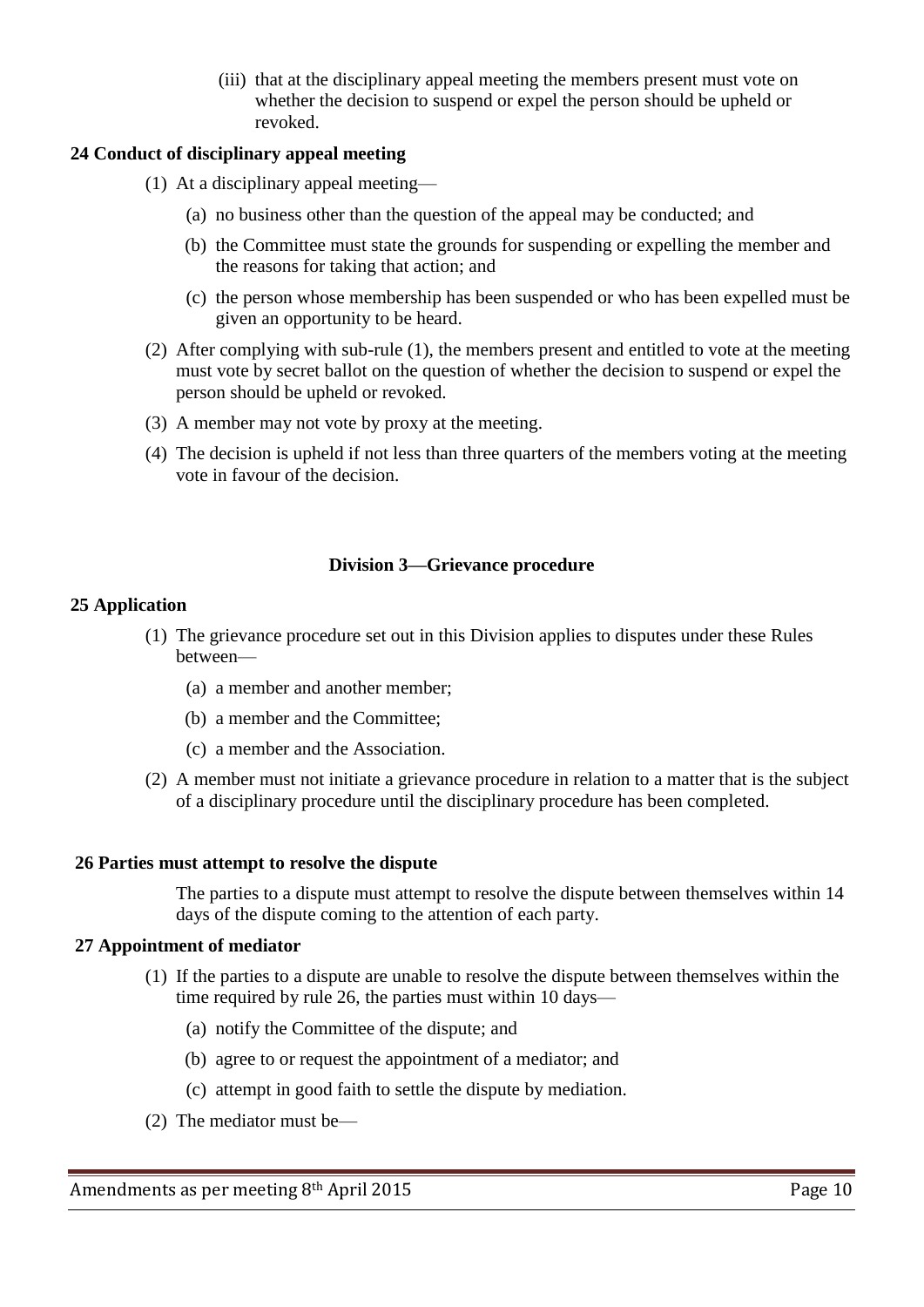- (a) a person chosen by agreement between the parties; or
- (b) in the absence of agreement—
	- (i) if the dispute is between a member and another member—a person appointed by the Committee; or
	- (ii) if the dispute is between a member and the Committee or the Association a person appointed or employed by the Dispute Settlement Centre of Victoria.
- (3) A mediator appointed by the Committee may be a member or former member of the Association but in any case must not be a person who—
	- (a) has a personal interest in the dispute; or
	- (b) is biased in favour of or against any party.

### **28 Mediation process**

- (1) The mediator to the dispute, in conducting the mediation, must—
	- (a) give each party every opportunity to be heard; and
	- (b) allow due consideration by all parties of any written statement submitted by any party; and
	- (c) ensure that natural justice is accorded to the parties throughout the mediation process.
- (2) The mediator must not determine the dispute.

### **29 Failure to resolve dispute by mediation**

If the mediation process does not resolve the dispute, the parties may seek to resolve the dispute in accordance with the Act or otherwise at law.

## **PART 4—GENERAL MEETINGS OF THE ASSOCIATION**

#### **30 Annual general meetings**

(1) The Committee must convene an annual general meeting of the Association within

each financial year.

- (2) The Committee may determine the date, time and place of the annual general meeting within the first week of September yearly.
- (3) The ordinary business of the annual general meeting is as follows—
	- (a) to confirm the minutes of the previous annual general meeting and of any special general meeting held since then;
	- (b) to receive and consider—
		- (i) the annual report of the Committee on the activities of the Association during the preceding financial year; and
		- (ii) the financial statements of the Association for the preceding financial year submitted by the Committee in accordance with Part 7 of the Act;
	- (c) to elect the members of the Committee;

Amendments as per meeting 8<sup>th</sup> April 2015 **Page 11** Page 11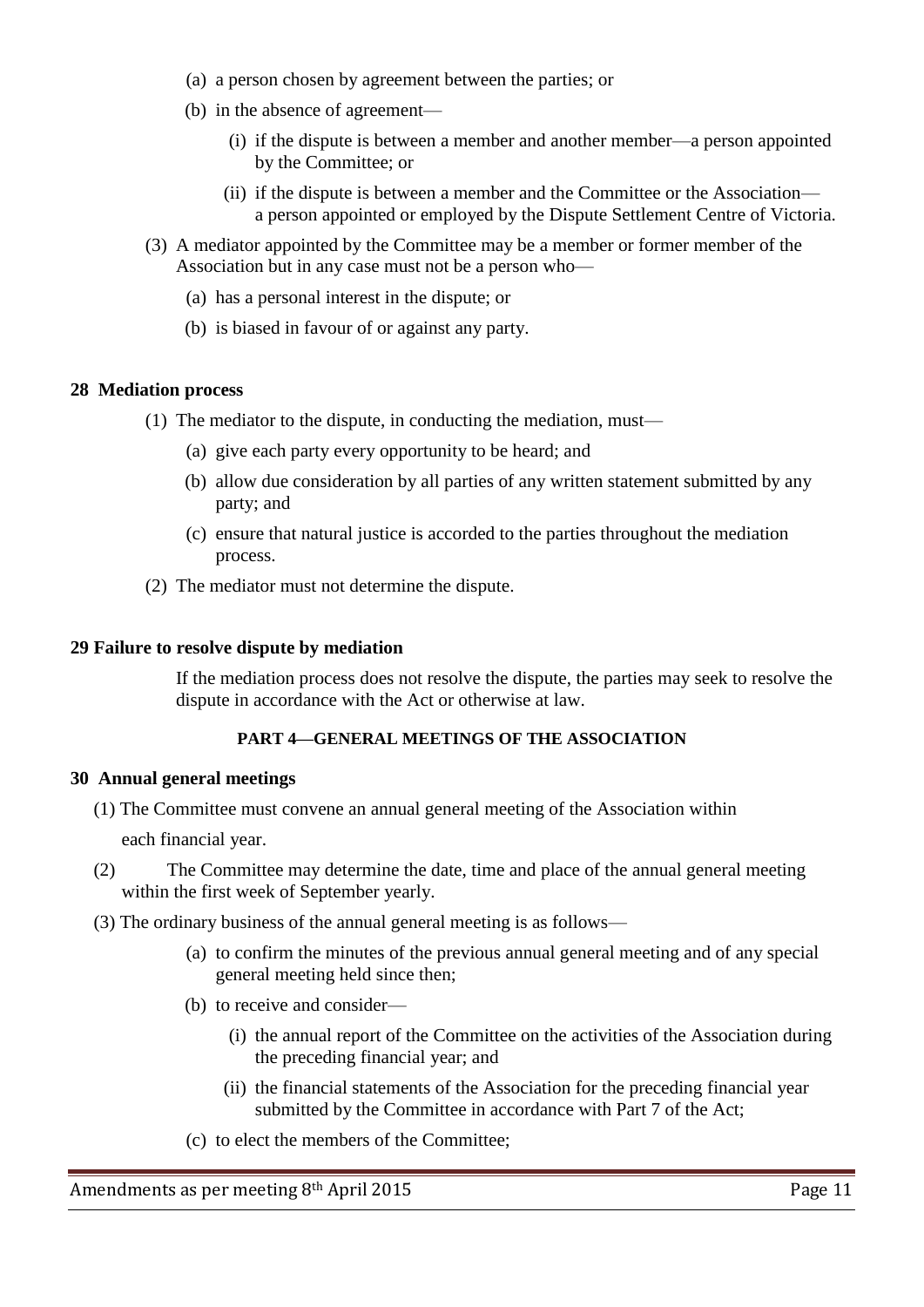- (d) to consider and elect nominations for Honorary Life Membership nominated in accordance with rule 7.8
- (d) to appoint an auditor
- (4) The annual general meeting may also conduct any other business of which notice has been given in accordance with these Rules.

## **31 Special general meetings**

- (1) Any general meeting of the Association, other than an annual general meeting or a disciplinary appeal meeting, is a special general meeting.
- (2) The Committee may convene a special general meeting whenever it thinks fit.
- (3) No business other than that set out in the notice under rule 33 may be conducted at the meeting.

## **32 Special general meeting held at request of members**

- (1) The Committee must convene a special general meeting if a request to do so is made in accordance with sub-rule (2) by at least 15% of the total number of eligible members.
- (2) A request for a special general meeting must—
	- (a) be in writing; and
	- (b) state the business to be considered at the meeting and any resolutions to be proposed; and
	- (c) include the names and signatures of the members requesting the meeting; and
	- (d) be given to the Secretary.
- (3) If the Committee does not convene a special general meeting within one month after the date on which the request is made, the members making the request (or any of them) may convene the special general meeting.
- (4) A special general meeting convened by members under sub-rule (3)—
	- (a) must be held within 3 months after the date on which the original request was made; and
	- (b) may only consider the business stated in that request.
- (5) The Association must reimburse all reasonable expenses incurred by the members convening a special general meeting under sub-rule (3).

## **33 Notice of general meetings**

- (1) The Secretary (or, in the case of a special general meeting convened under rule 32(3), the members convening the meeting) must display on such notice in the public notice section of the local newspaper and by posting a notice in a conspicuous place on the licensed premises of the Association—
	- (a) at least 21 days' notice of a general meeting if a special resolution is to be proposed at the meeting; or
	- (b) at least 14 days' notice of a general meeting in any other case.
- (2) The notice must—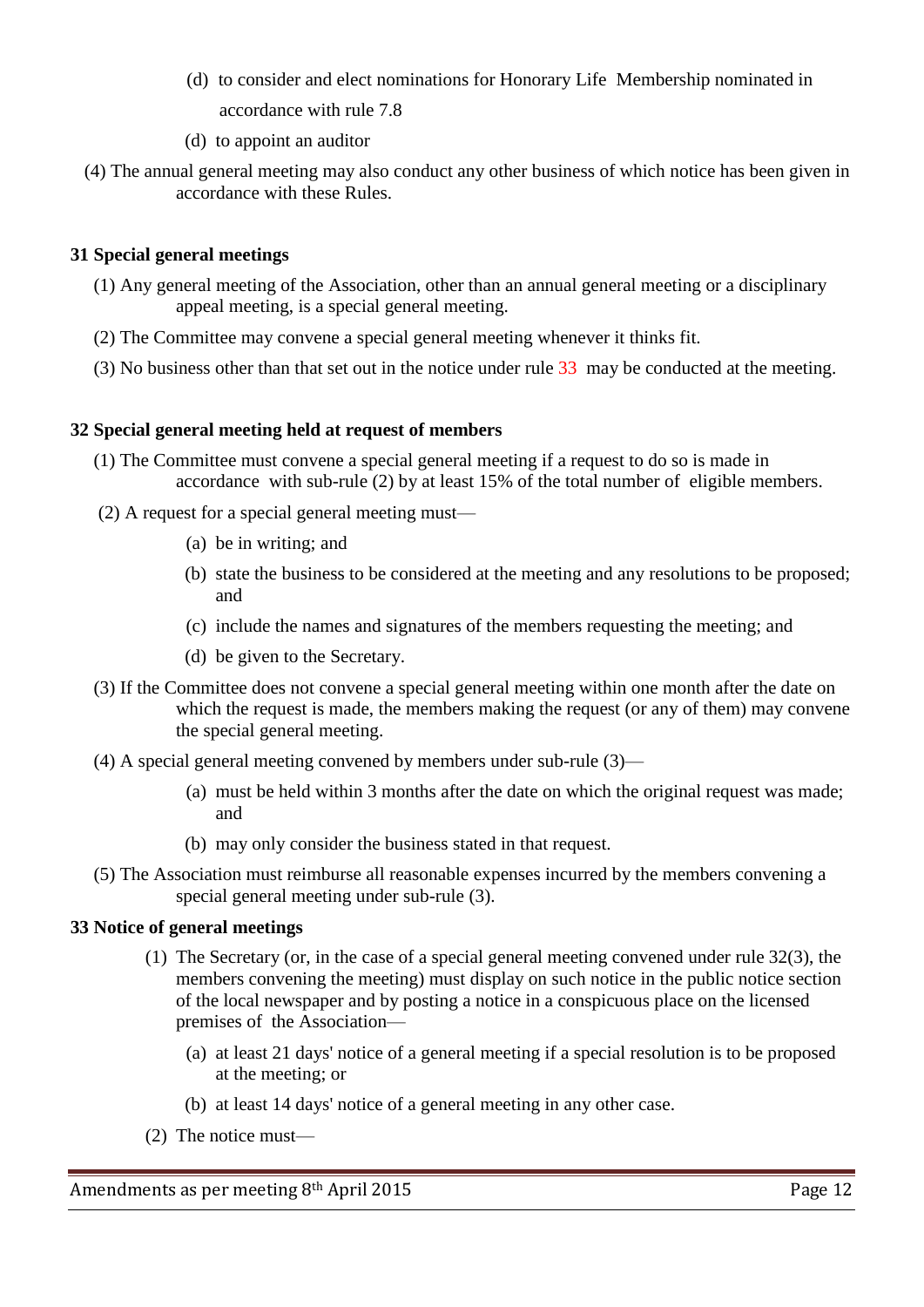- (a) specify the date, time and place of the meeting; and
- (b) indicate the general nature of each item of business to be considered at the meeting; and
- (c) if a special resolution is to be proposed—
	- (i) state in full the proposed resolution; and
	- (ii) state the intention to propose the resolution as a special resolution; and
- (3) This rule does not apply to a disciplinary appeal meeting.

### **34 Quorum at general meetings**

- (1) No business may be conducted at a general meeting unless a quorum of members is present.
- (2) The quorum for a general meeting is the presence (physically ) of 20 members entitled to vote.
- (3) If a quorum is not present within 30 minutes after the notified commencement time of a general meeting—
	- (a) in the case of a meeting convened by, or at the request of, members under rule 32 the meeting must be dissolved;
	- (b) in any other case—
		- (i) the meeting must be adjourned to a date not more than 21 days after the adjournment; and
		- (ii) notice of the date, time and place to which the meeting is adjourned must be given at the meeting and confirmed by written notice given to all members as soon as practicable after the meeting.
- (4) If a quorum is not present within 30 minutes after the time to which a general meeting has been adjourned under sub-rule (3)(b), the members present at the meeting (if not fewer than 3) may proceed with the business of the meeting as if a quorum were present.

## **35 Adjournment of general meeting**

- (1) The Chairperson of a general meeting at which a quorum is present may, with the consent of a majority of members present at the meeting, adjourn the meeting to another time at the same place or at another place.
- (2) Without limiting sub-rule (1), a meeting may be adjourned—
	- (a) if there is insufficient time to deal with the business at hand; or
	- (b) to give the members more time to consider an item of business.
- (3) No business may be conducted on the resumption of an adjourned meeting other than the business that remained unfinished when the meeting was adjourned.
- (4) Notice of the adjournment of a meeting under this rule is not required unless the meeting is adjourned for 14 days or more, in which case notice of the meeting must be given in accordance with rule 33.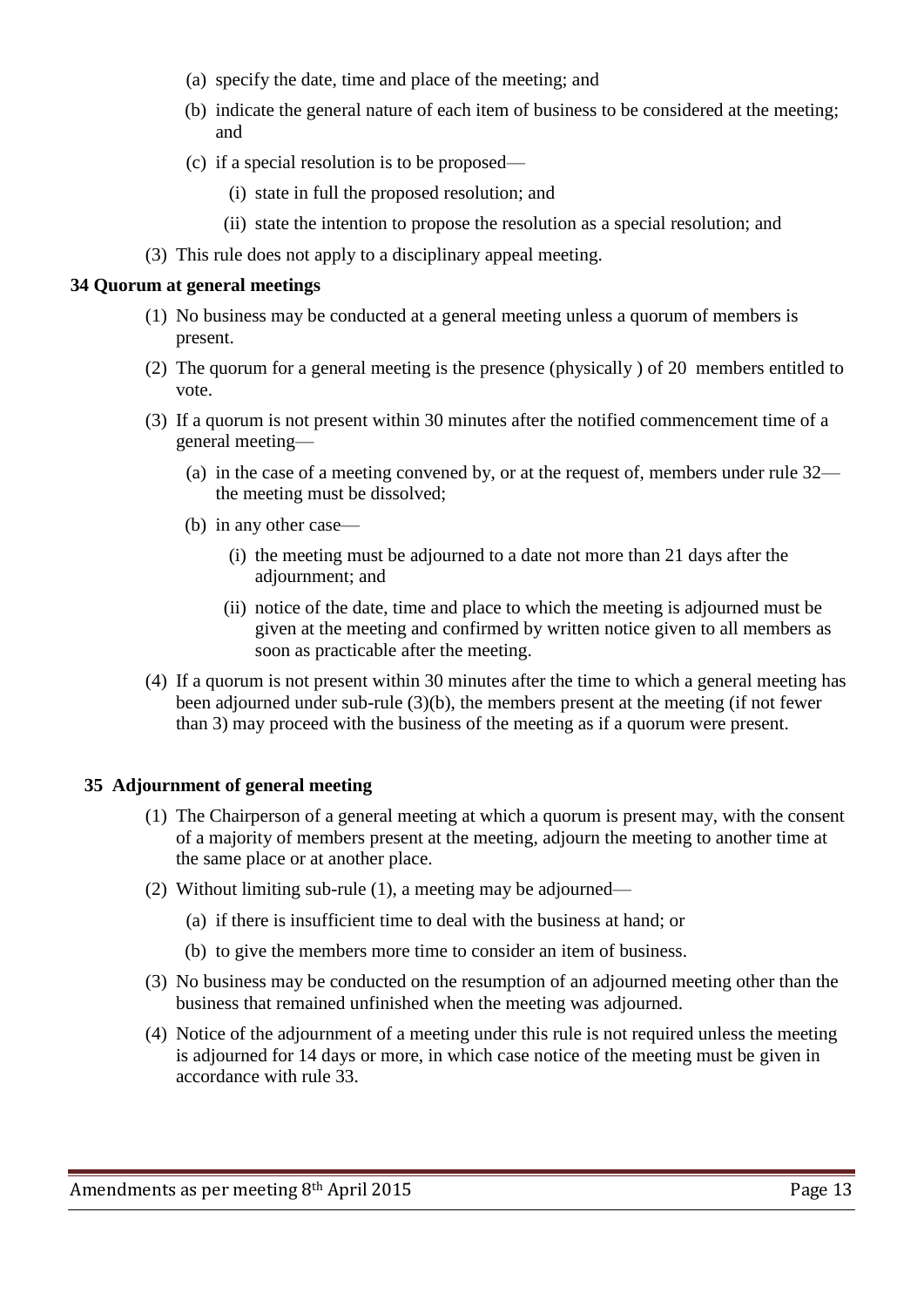### **36 Voting at general meeting**

- (1) On any question arising at a general meeting—
	- (a) subject to sub-rule (3), each member who is entitled to vote has one vote; and
	- (b) members must vote personally, and
	- (c) except in the case of a special resolution, the question must be decided on a majority of vote by show of hands
- (2) If votes are divided equally on a question, the Chairperson of the meeting has a second or casting vote.
- (3) If the question is whether or not to confirm the minutes of a previous meeting, only members who were present at that meeting may vote.
- (4) This rule does not apply to a vote at a disciplinary appeal meeting conducted under rule 19.

### **37 Special resolutions**

.

A special resolution is passed if not less than three quarters of the members voting at a general meeting ( in person ) vote in favour of the resolution.

### **38 Determining whether resolution carried**

- (1) Subject to subsection (2), the Chairperson of a general meeting may, on the basis of a show of hands, declare that a resolution has been—
	- (a) carried; or
	- (b) carried unanimously; or
	- (c) carried by a particular majority; or
	- (d) lost—

and an entry to that effect in the minutes of the meeting is conclusive proof of that fact.

- (2) If a poll (where votes are cast in writing) is demanded by three or more members on any question—
	- (a) the poll must be taken at the meeting in the manner determined by the Chairperson of the meeting; and
	- (b) the Chairperson must declare the result of the resolution on the basis of the poll.
- (3) A poll demanded on the election of the Chairperson or on a question of an adjournment must be taken immediately.
- (4) A poll demanded on any other question must be taken before the close of the meeting at a time determined by the Chairperson.

#### **39 Minutes of general meeting**

- (1) The Committee must ensure that minutes are taken and kept of each general meeting.
- (2) The minutes must record the business considered at the meeting, any resolution on which a vote is taken and the result of the vote.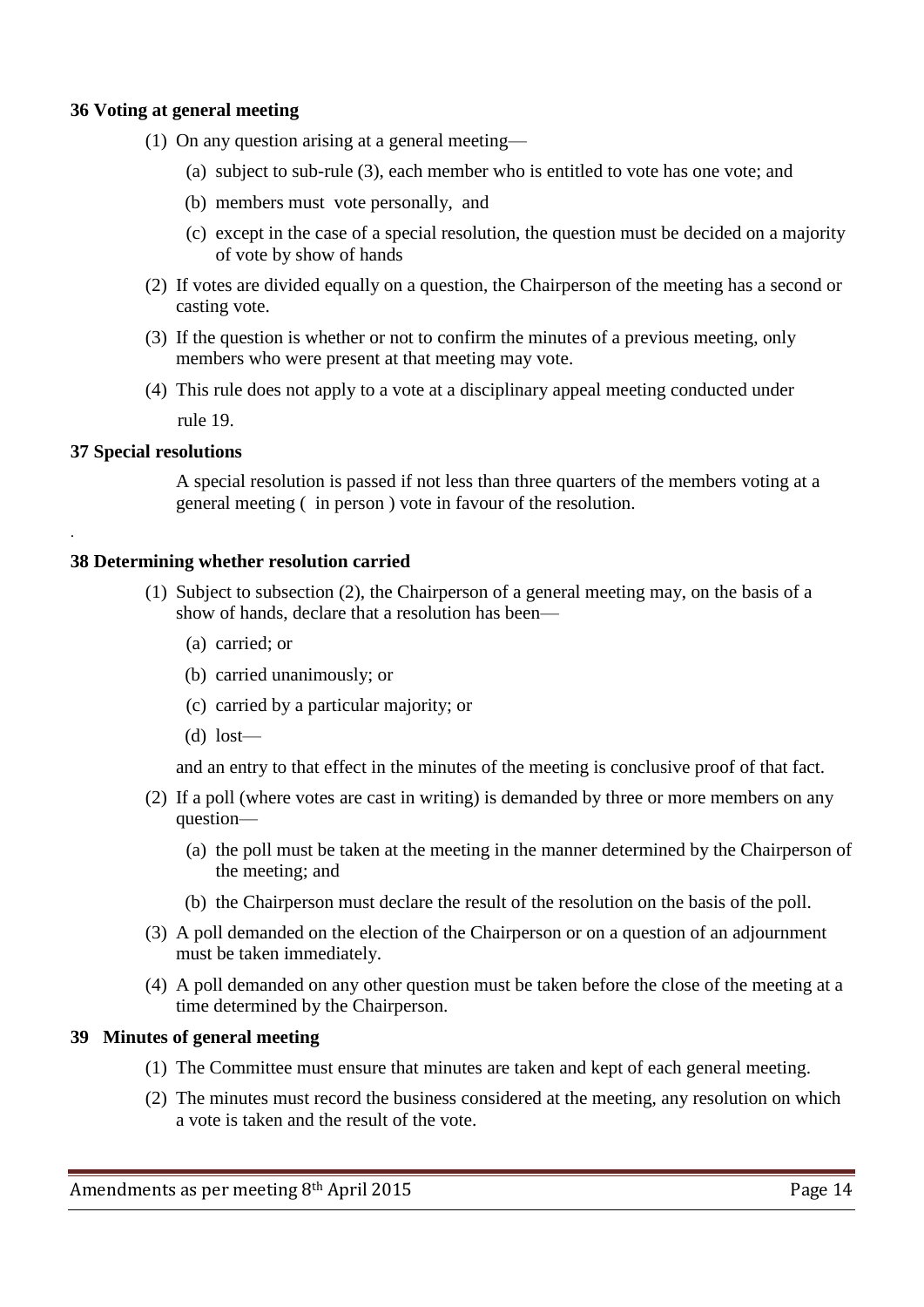- (3) In addition, the minutes of each annual general meeting must include—
	- (a) the names of the members attending the meeting; and
	- (b) the financial statements submitted to the members in accordance with rule  $30(3)(b)(ii)$ ; and
	- (d) the certificate signed by two committee members certifying that the financial statements give a true and fair view of the financial position and performance of the Association; and
	- (e) any audited accounts and auditor's report or report of a review accompanying the financial statements that are required under the Act.

## **PART 5—COMMITTEE**

### **Division 1—Powers of Committee**

#### **40 Role and powers**

- (1) The business of the Association must be managed by or under the direction of a Committee of Management.
- (2) The Committee of Management may exercise all the powers of the Association except those powers that these Rules or the Act require to be exercised by general meetings of the members of the Association.
- (3) The Committee may—
	- (a) appoint and remove staff;
	- (b) establish subcommittees consisting of members with terms of reference it considers appropriate;
	- (c) determine the annual membership fee as per rule 11.1

#### **41 Delegation**

- (1) The Committee may delegate to a member of the Committee, a subcommittee or staff, any of its powers and functions other than—
	- (a) this power of delegation; or
	- (b) a duty imposed on the Committee by the Act or any other law.
- (2) The delegation must be in writing and may be subject to the conditions and limitations the Committee considers appropriate.
- (3) The Committee may, in writing, revoke a delegation wholly or in part.

## **Division 2—Composition of Committee and duties of members**

#### **42 Composition of Committee**

The Committee consists of—

- (a) a President; and
- (b) a Vice-President; and
- (c) a Secretary; and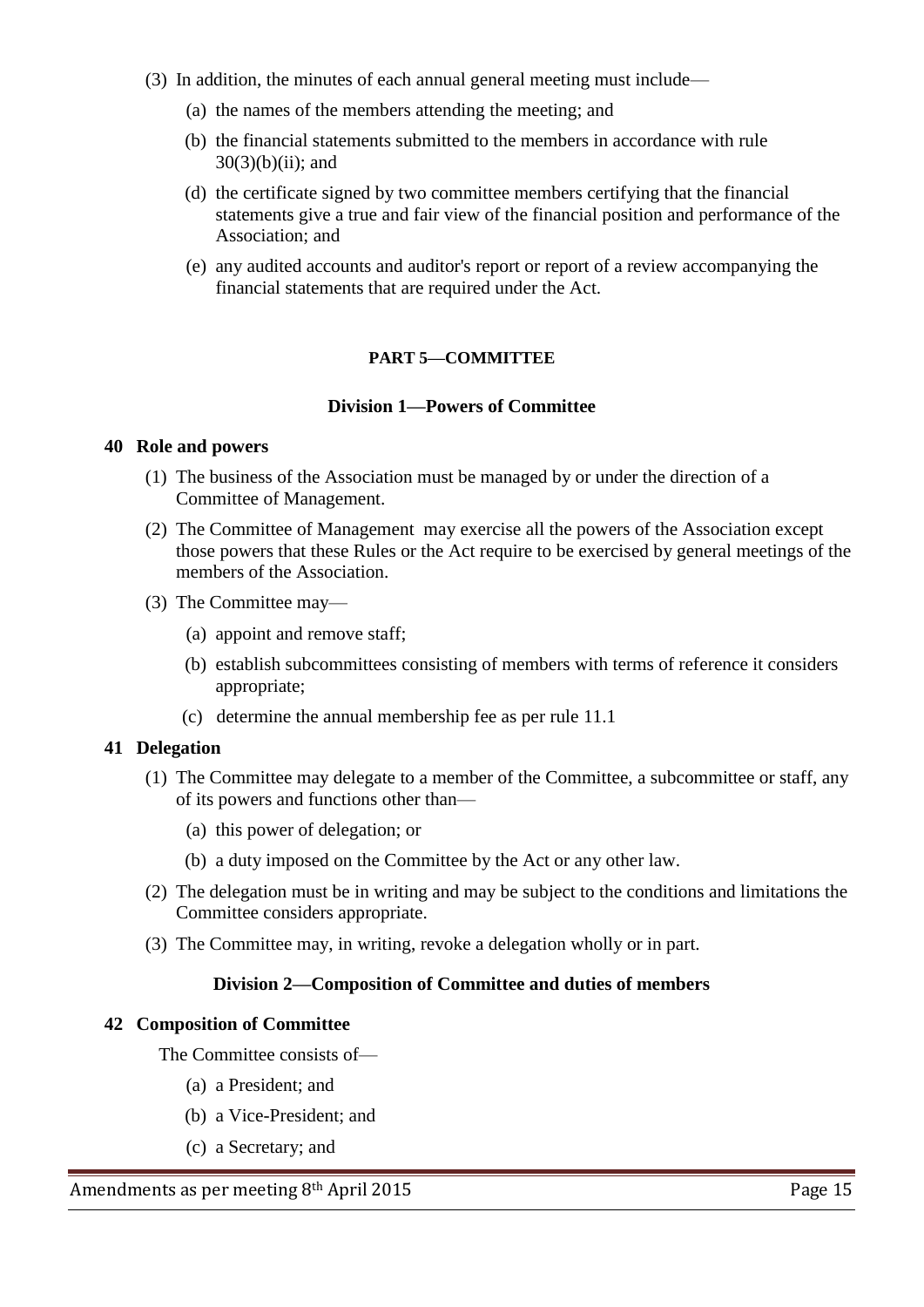- (d) a Treasurer; and
- (e) three ordinary members elected under rule 53.
- (f) an ex-officio member who shall be the Past President in an advisory capacity only And therefore unable to vote.

## **43 General Duties**

- (1) As soon as practicable after being elected or appointed to the Committee, each committee member must become familiar with these Rules and the Act.
- (2) The Committee is collectively responsible for ensuring that the Association complies with the Act and that individual members of the Committee comply with these Rules.
- (3) Committee members must exercise their powers and discharge their duties with reasonable care and diligence.
- (4) Committee members must exercise their powers and discharge their duties—
	- (a) in good faith in the best interests of the Association; and
	- (b) for a proper purpose.
- (5) Committee members and former committee members must not make improper use of—
	- (a) their position; or
	- (b) information acquired by virtue of holding their position—

so as to gain an advantage for themselves or any other person or to cause detriment to the Association.

 (6) In addition to any duties imposed by these Rules, a committee member must perform any other duties imposed from time to time by resolution at a general meeting.

## **44 President and Vice-President**

- (1) Subject to sub-rule (2), the President or, in the President's absence, the Vice-President is the Chairperson for any general meetings and for any committee meetings.
- (2) If the President and the Vice-President are both absent, or are unable to preside, the Chairperson of the meeting must be—
	- (a) in the case of a general meeting—a member elected by the other members present; or
	- (b) in the case of a committee meeting—a committee member elected by the other committee members present.

## **45 Secretary**

- (1) The Secretary must perform any duty or function required under the Act to be performed by the secretary of an incorporated association.
- (2) The Secretary must—
	- (b) control the custody of the common seal (if any) of the Association and, except for the financial records referred to in rule 70(3), control all books, documents and securities of the Association in accordance with rules 72 and 75; and
	- (c) ensure The Common Seal of the association shall not be used unless authorised by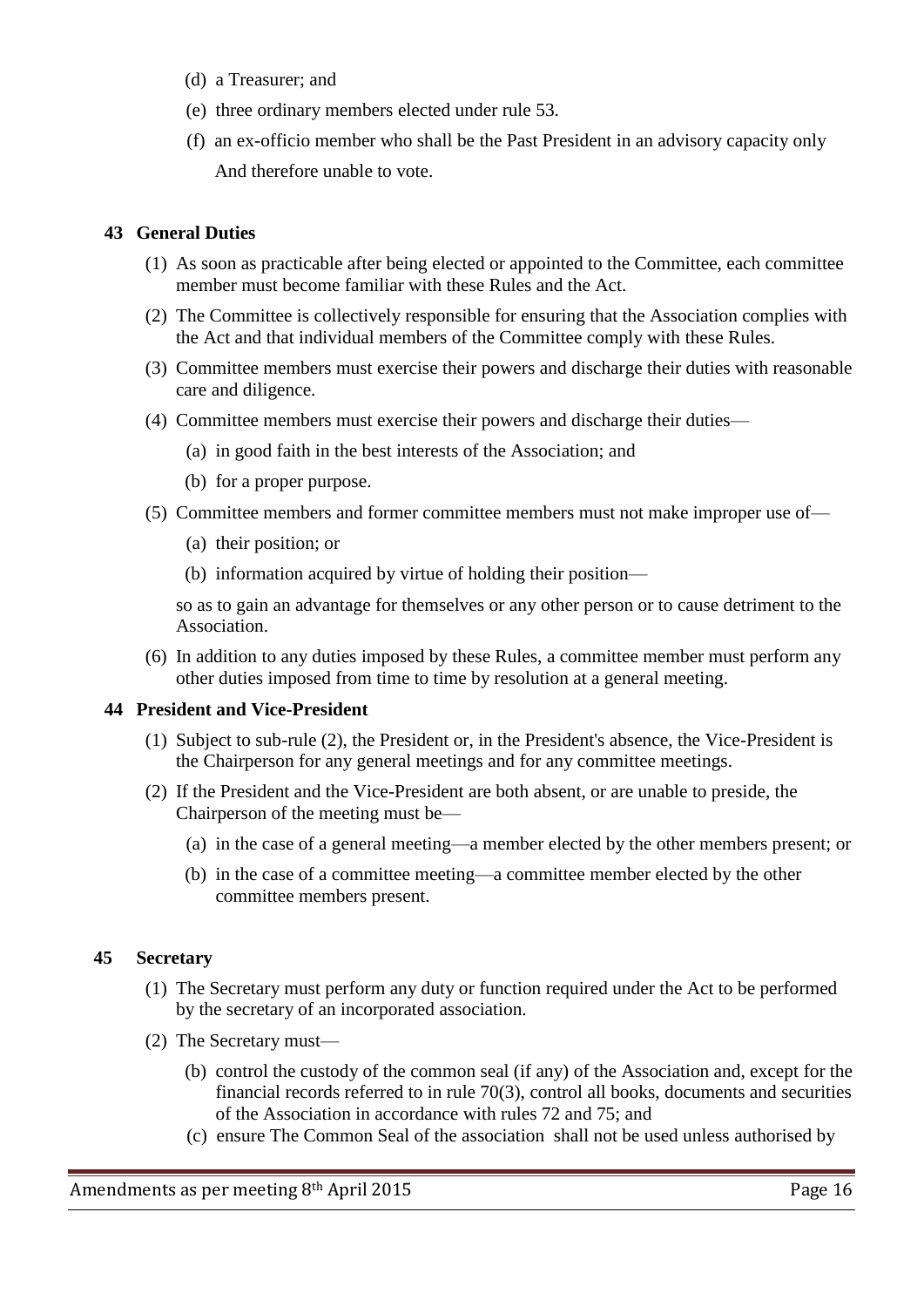the Committee of Management.

- (d) subject to the Act and these Rules, provide members with access to the register of members, the minutes of general meetings and other books and documents; and
- (e) perform any other duty or function imposed on the Secretary by these Rules.
- (3) The Secretary must give to the Registrar notice of his or her appointment within 14 days after the appointment.

## **46 Treasurer**

- (1) The Treasurer must—
	- (a) oversee all moneys paid to or received by the Association and issue receipts for those moneys in the name of the Association; and
	- (b) ensure that all moneys received are paid into the account of the Association within 5 working days after receipt; and
	- (c) make any payments authorised by the Committee or by a general meeting of the Association from the Association's funds; and
	- (d) ensure cheques are signed by at least 2 committee members or 1 committee member and one authorised officer.
- (2) The Treasurer must—
	- (a) ensure that the financial records of the Association are kept in accordance with the Act; and
	- (b) coordinate the preparation of the financial statements of the Association and their certification by the Committee prior to their submission to the annual general meeting of the Association.
- (3) The Treasurer must ensure that at least one other committee member has access to the accounts and financial records of the Association.

# **47 Venue Operator**

The Venue Operator is appointed by the Committee of Management as shall be required. The Venue Operator is deemed to be an Officer of the Association with power to vote. The holder of this position is exception to Clause 52 (Election of President etc) in that he/she is not required to stand for re-election .

## **48 Manager**

 **(1)** The Manager of the Association shall keep minutes of the resolutions and proceedings of each general meeting and each committee meeting in books provided for that purpose together with a record of the names of persons present at committee meetings.

 (**2)** The Manager shall provide for the safe custody of the Common Seal and the registers, books, Documents and securities of the incorporated association approved by the Secretary.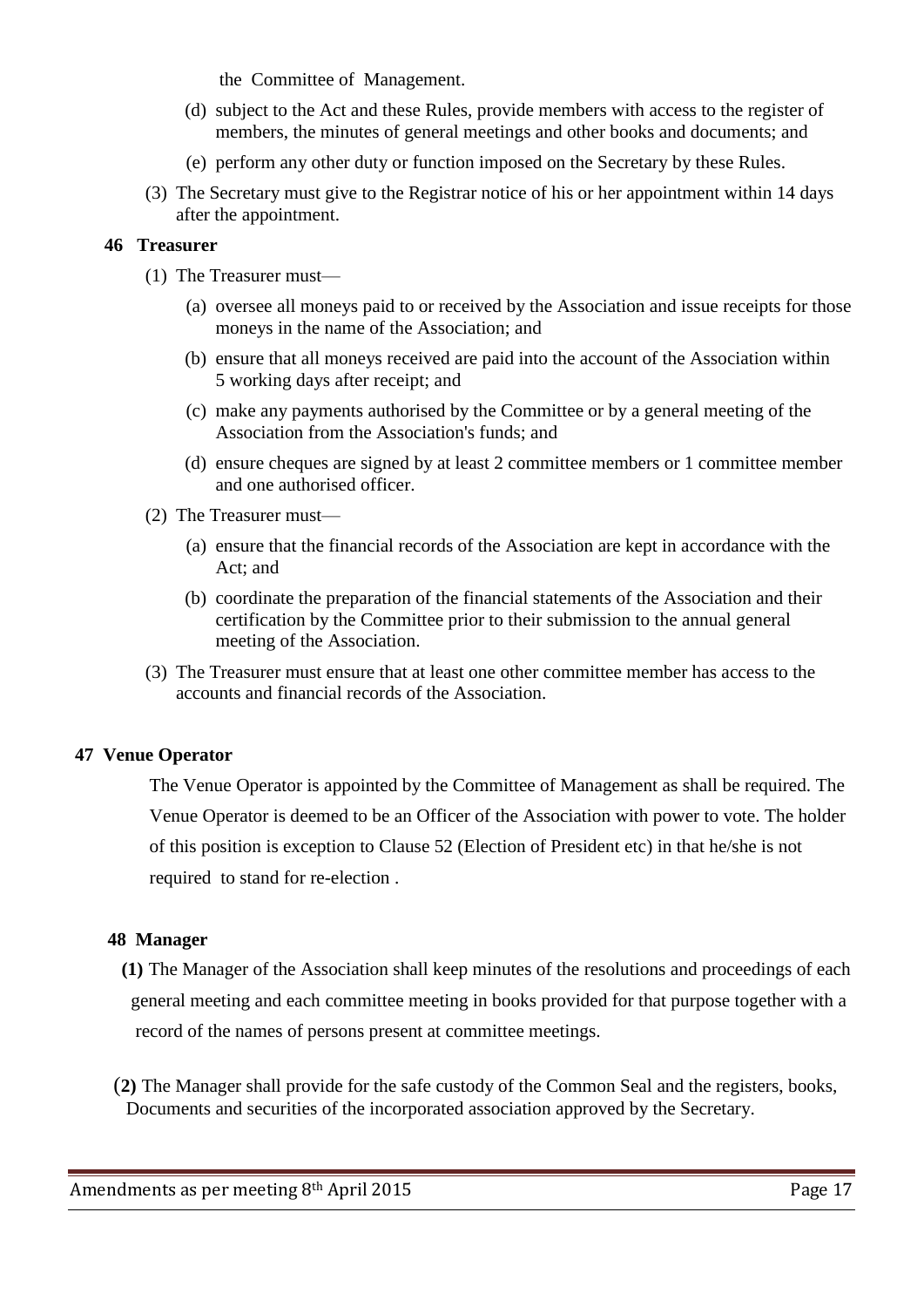- **(3)** maintain the register of members in accordance with rule 15.
- **(4)** The Manager is required to apply to The Liquor Licenses Authority and be approved as Nominee on the Clubs Full Club Liquor License

### **Division 3—Election of Committee members and tenure of office**

#### **49 Who is eligible to be a Committee member**

A member is eligible to be elected or appointed as a committee member if the member—

- (a)is 18 years or over; and
- (b)a financial eligible member
- (c) is not an honorary member, social member or junior member of the Association; and
- (d) total number of eligible members exceeds 60% of the total membership of the association excluding junior members, honorary members and social members.

#### **50 Positions to be declared vacant**

(1) This rule applies to—

 (a)any subsequent annual general meeting of the Association, after the annual report and financial statements of the Association have been received.

 (2) The Chairperson of the meeting must declare which positions on the Committee are vacant and hold elections for those positions in accordance with rules 51 to 54.

#### **51 Nominations**

- (1) Prior to the election of each vacant position, the Chairperson of the meeting must call for nominations to fill that position.
- (2) An eligible member of the Association may—
	- (a) nominate in writing, signed by two members of the Association and accompanied by the written consent of the candidate, which may be endorsed on the form of nomination; and
	- (b) shall be delivered to the Manager not less than fourteen days before the date fixed for

the holding of the Annual General Meeting.

(3) A member who is nominated for a position and fails to be elected to that position may be nominated for any other position for which an election is yet to be held.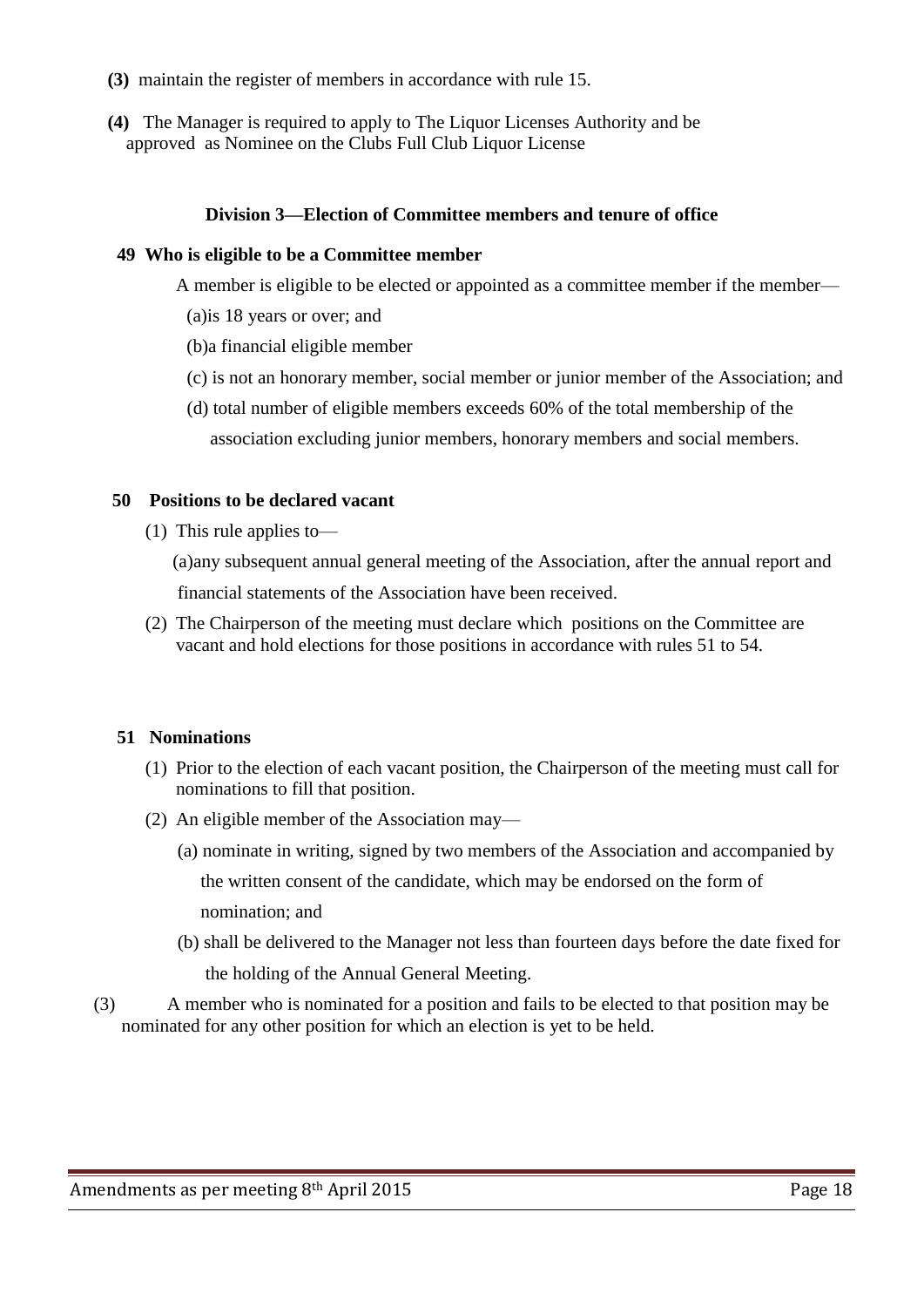## **52 Election of President etc.**

- (1) At the annual general meeting, separate elections must be held for each position declared vacant as per rule **55** from the following —
	- (a) President;
	- (b) Vice-President;
	- (c) Secretary;
	- (d) Treasurer.
- (2) If only one member is nominated for the position, the Chairperson of the meeting must declare the member elected to the position.
- (3) If more than one member is nominated, a ballot must be held in accordance with rule 54.
- (4) On his or her election, the new President may take over as Chairperson of the meeting.

### **53 Election of ordinary members**

- (1) The annual general meeting will determine from the vacated positions of ordinary members of the Committee who holds office for the next term.
- (2) A single election may be held to fill all / any of those vacated positions.
- (3) If the number of members nominated for the position of ordinary committee member is less than or equal to the number to be elected, the Chairperson of the meeting must declare each of those members to be elected to the position.
- (4) If the number of members nominated exceeds the number to be elected, a ballot must be held in accordance with rule 54.

### **54 Ballot**

- (1) If a ballot is required for the election for a position, the Chairperson of the meeting must appoint a member to act as returning officer to conduct the ballot.
- (2) The returning officer must not be a member nominated for the position.
- (3) Before the ballot is taken, each candidate may make a short speech in support of his or her election.
- (4) The election must be by secret ballot.
- (5) The returning officer must give a blank piece of paper to—
	- (a) each member present in person;
- (6) If the ballot is for a single position, the voter must write on the ballot paper the name of the candidate for whom they wish to vote.
- (7) If the ballot is for more than one position—
	- (a) the voter must write on the ballot paper the name of each candidate for whom they wish to vote;
	- (b) the voter must not write the names of more candidates than the number to be elected.
- (8) Ballot papers that do not comply with sub-rule (7)(b) are not to be counted.
- (9) Each ballot paper on which the name of a candidate has been written counts as one vote for that candidate.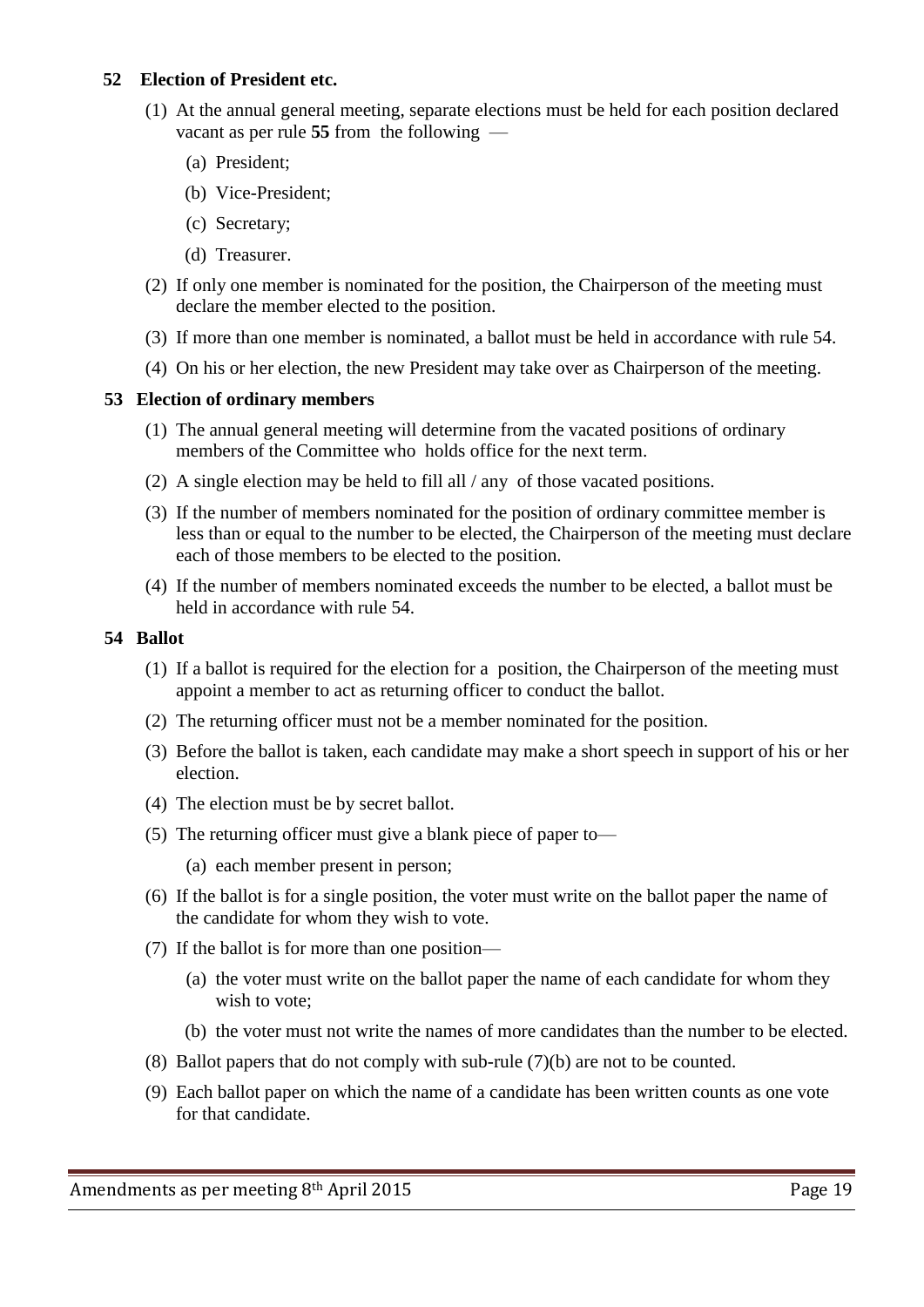- (10) The returning officer must declare elected the candidate or, in the case of an election for more than one position, the candidates who received the most votes.
- (11) If the returning officer is unable to declare the result of an election under sub-rule (10) because 2 or more candidates received the same number of votes, the returning officer must—
	- (a) conduct a further election for the position in accordance with sub-rules (4) to (10) to decide which of those candidates is to be elected; or
	- (b) with the agreement of those candidates, decide by lot which of them is to be elected.

## **55 Term of office**

- (1) Subject to sub-rule (3) and rule 56, a committee member holds office until the positions of the Committee are declared vacant . A minimum of 2 vacancies must be made available at each annual general meeting, and
- (2) Committee members are not able to hold a committee position for any more than 3 years before re- election.
- (3) A committee member may be re-elected.
- (4) A general meeting of the Association may—
	- (a) by special resolution remove a committee member from office; and
	- (b) elect an eligible member of the Association to fill the vacant position in accordance with this Division.
- (5) A member who is the subject of a proposed special resolution under sub-rule ( 4 )(a) may make representations in writing to the Secretary or President of the Association (not exceeding a reasonable length) and may request that the representations be provided to the members of the Association.
- (6) The Secretary or the President may give a copy of the representations to each member of the Association or, if they are not so given, the member may require that they be read out at the meeting at which the special resolution is to be proposed.

#### **56 Vacation of office**

- (1) A committee member may resign from the Committee by written notice addressed to the Committee.
- (2) A person ceases to be a committee member if he or she—
	- (a) ceases to be a member of the Association; or
	- (b) becomes insolvent; or
	- (c) fails to be approved as an Associated Individual by the Victorian Commission for Gaming and Liquor Regulation: or
	- (b) fails to attend 3 consecutive committee meetings (other than special or urgent committee meetings) without leave of absence under rule 67; or
	- (c) otherwise ceases to be a committee member by operation of section 78 of the Act.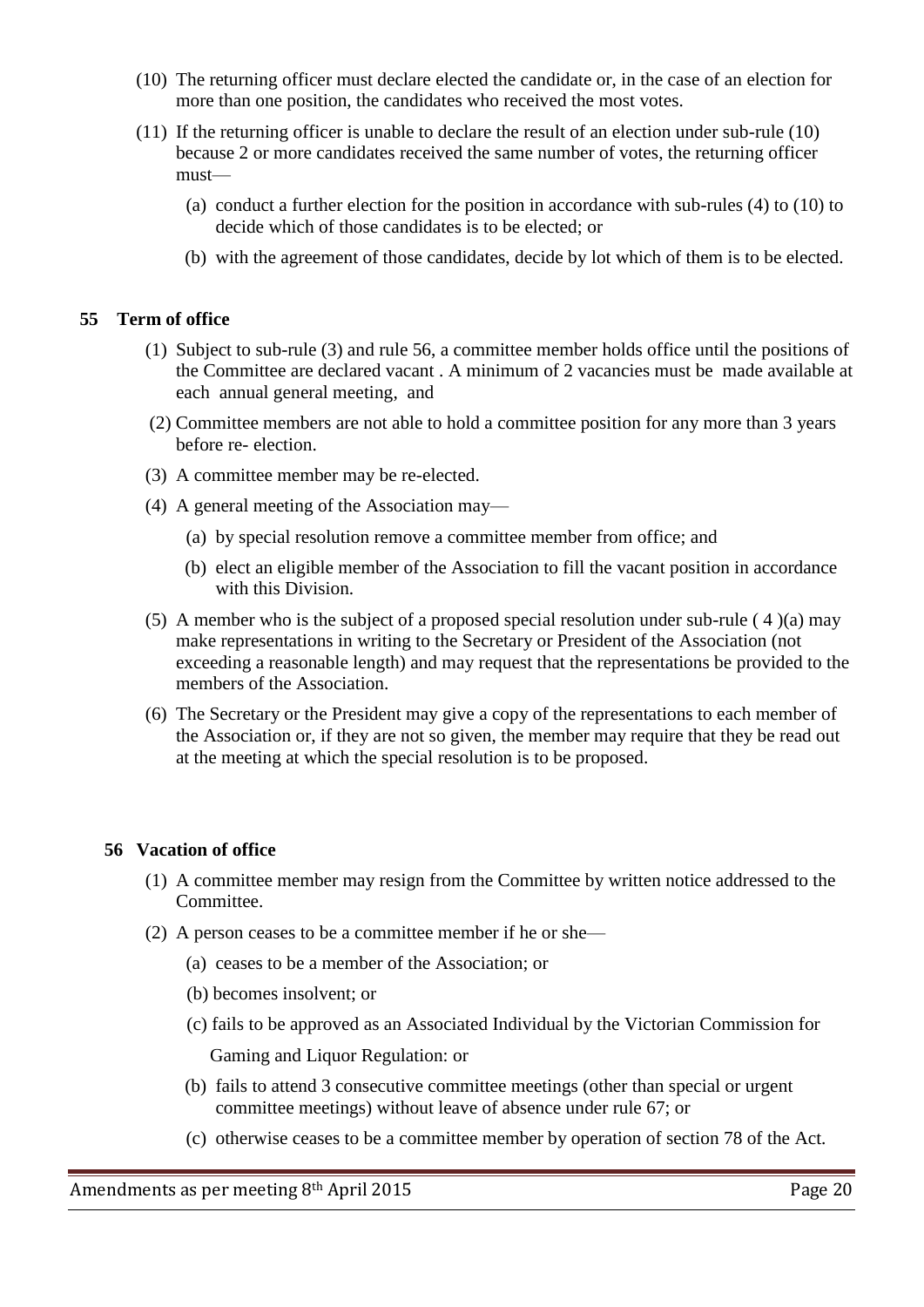### **57 Filling casual vacancies**

- (1) The Committee may appoint an eligible member of the Association to fill a position on the Committee that—
	- (a) has become vacant under rule 56; or
	- (b) was not filled by election at the last annual general meeting.
- (2) If the position of Secretary becomes vacant, the Committee must appoint a member to the position within 14 days after the vacancy arises.
- (3) Rule 55 applies to any committee member appointed by the Committee under sub-rule (1) or (2).
- (4) The Committee may continue to act despite any vacancy in its membership.

## **Division 4—Meetings of Committee**

### **58 Meetings of Committee**

- (1) The Committee must meet at least 4 times in each year at the dates, times and places determined by the Committee.
- (2) The date, time and place of the first committee meeting must be determined by the members of the Committee as soon as practicable after the annual general meeting of the Association at which the members of the Committee were elected.
- (3) Special committee meetings may be convened by the President or by any 4 members of the Committee.

#### **59 Notice of meetings**

- (1) Notice of each committee meeting must be given to each committee member no later than 2 days before the date of the meeting.
- (2) Notice may be given of more than one committee meeting at the same time.
- (3) The notice must state the date, time and place of the meeting.
- (4) If a special committee meeting is convened, the notice must include the general nature of the business to be conducted.
- (5) The only business that may be conducted at the meeting is the business for which the meeting is convened.

## **60 Urgent meetings**

- (1) In cases of urgency, a meeting can be held without notice being given in accordance with rule 59 provided that as much notice as practicable is given to each committee member by the quickest means practicable.
- (2) Any resolution made at the meeting must be passed by an absolute majority of the Committee.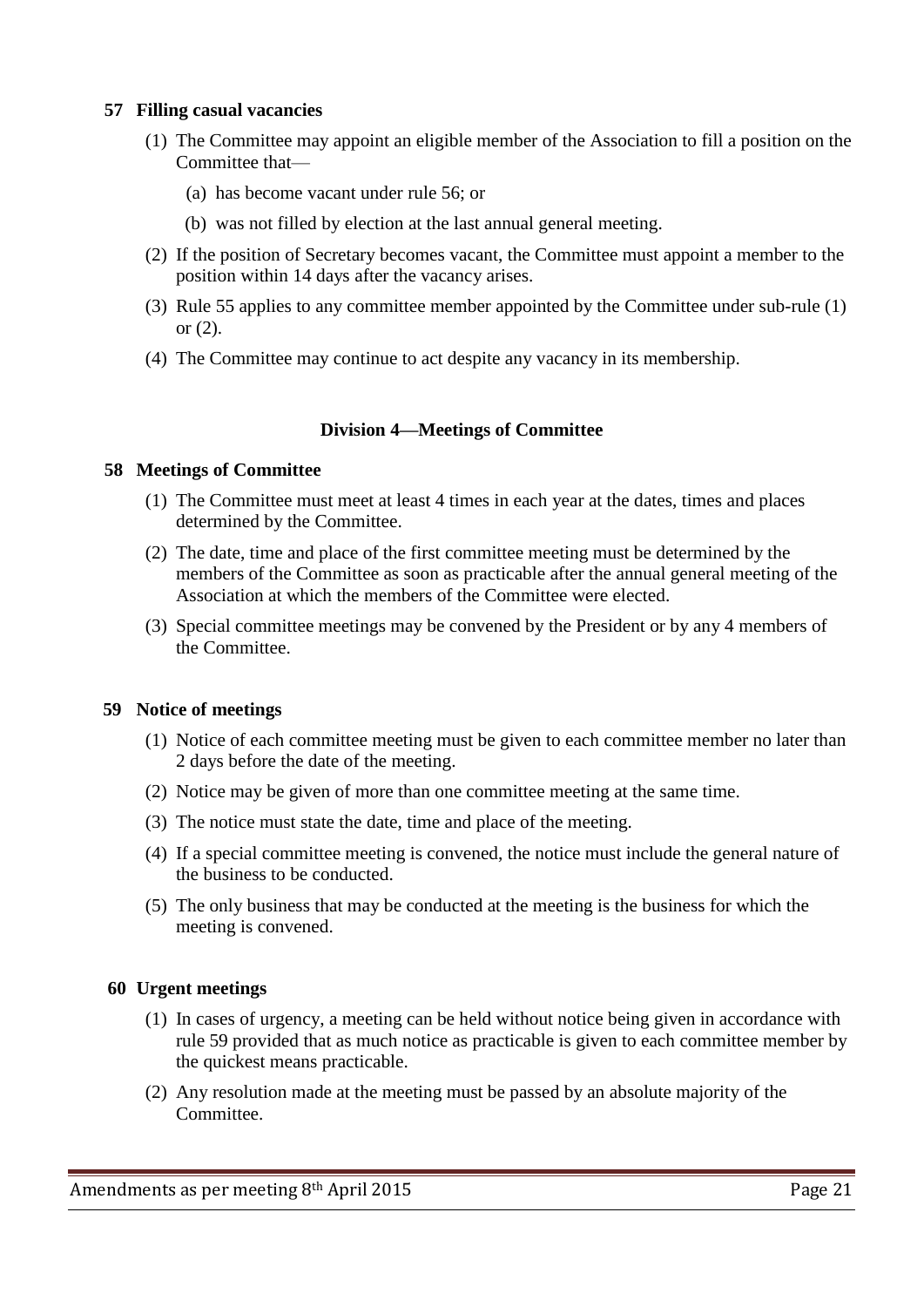(3) The only business that may be conducted at an urgent meeting is the business for which the meeting is convened.

### **61 Procedure and order of business**

- (1) The procedure to be followed at a meeting of a Committee must be determined from time to time by the Committee.
- (2) The order of business may be determined by the members present at the meeting.

## **62 Use of technology**

- (1) A committee member who is not physically present at a committee meeting may participate in the meeting by the use of technology that allows that committee member and the committee members present at the meeting to clearly and simultaneously communicate with each other.
- (2) For the purposes of this Part, a committee member participating in a committee meeting as permitted under sub-rule (1) is taken to be present at the meeting and, if the member votes at the meeting, is taken to have voted in person.

## **63 Quorum**

- (1) No business may be conducted at a Committee meeting unless a quorum is present.
- (2) The quorum for a committee meeting is the presence (in person or as allowed under rule 62) of a majority of the committee members holding office.
- (3) If a quorum is not present within 30 minutes after the notified commencement time of a committee meeting—
	- (a) in the case of a special meeting—the meeting lapses;
	- (b) in any other case—the meeting must be adjourned to a date no later than 14 days after the adjournment and notice of the time, date and place to which the meeting is adjourned must be given in accordance with rule 59.

## **64 Voting**

- (1) On any question arising at a committee meeting, each committee member present at the meeting has one vote.
- (2) A motion is carried if a majority of committee members present at the meeting vote in favour of the motion.
- (3) Sub-rule (2) does not apply to any motion or question which is required by these Rules to be passed by an absolute majority of the Committee.
- (4) If votes are divided equally on a question, the Chairperson of the meeting has a second or casting vote.
- (5) Voting by proxy is not permitted.

## **65 Conflict of interest**

- (1) A committee member who has a material personal interest in a matter being considered at a committee meeting must disclose the nature and extent of that interest to the Committee.
- (2) The member—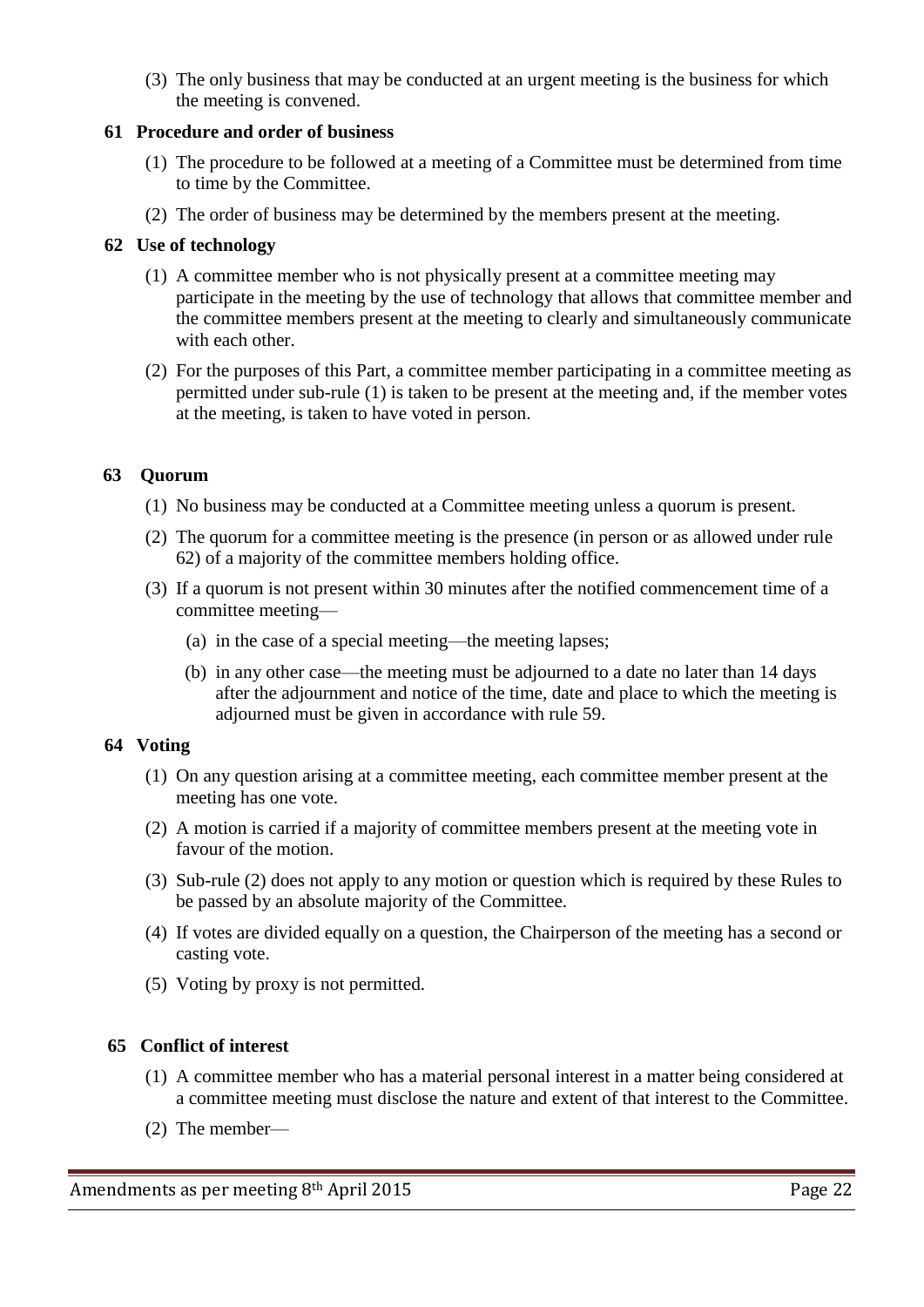- (a) must not be present while the matter is being considered at the meeting; and
- (b) must not vote on the matter.
- (3) This rule does not apply to a material personal interest—
	- (a) that exists only because the member belongs to a class of persons for whose benefit the Association is established; or
	- (b) that the member has in common with all, or a substantial proportion of, the members of the Association.

### **66 Minutes of meeting**

- (1) The Committee must ensure that minutes are taken and kept of each committee meeting.
- (2) The minutes must record the following—
	- (a) the names of the members in attendance at the meeting;
	- (b) the business considered at the meeting;
	- (c) any resolution on which a vote is taken and the result of the vote;
	- (d) any material personal interest disclosed under rule 65.

### **67 Leave of absence**

- (1) The Committee may grant a committee member leave of absence from committee meetings for a period not exceeding 3 months.
- (2) The Committee must not grant leave of absence retrospectively unless it is satisfied that it was not feasible for the committee member to seek the leave in advance.

## **PART 6—FINANCIAL MATTERS**

## **68 Source of funds**

The funds of the Association may be derived from joining fees, annual subscriptions, donations, fund-raising activities, grants, interest and any other sources approved by the Committee.

#### **69 Management of funds**

- (1) The Association must open an account with a financial institution from which all expenditure of the Association is made and into which all of the Association's revenue is deposited.
- (2) Subject to any restrictions imposed by a general meeting of the Association, the Committee may approve expenditure on behalf of the Association.
- (3) The Committee may authorise the Treasurer to expend funds on behalf of the Association (including by electronic funds transfer) up to a specified limit without requiring approval from the Committee for each item on which the funds are expended.
- (4) All cheques, drafts, bills of exchange, promissory notes and other negotiable instruments must be signed by 2 committee members or one committee member and one authorised officer.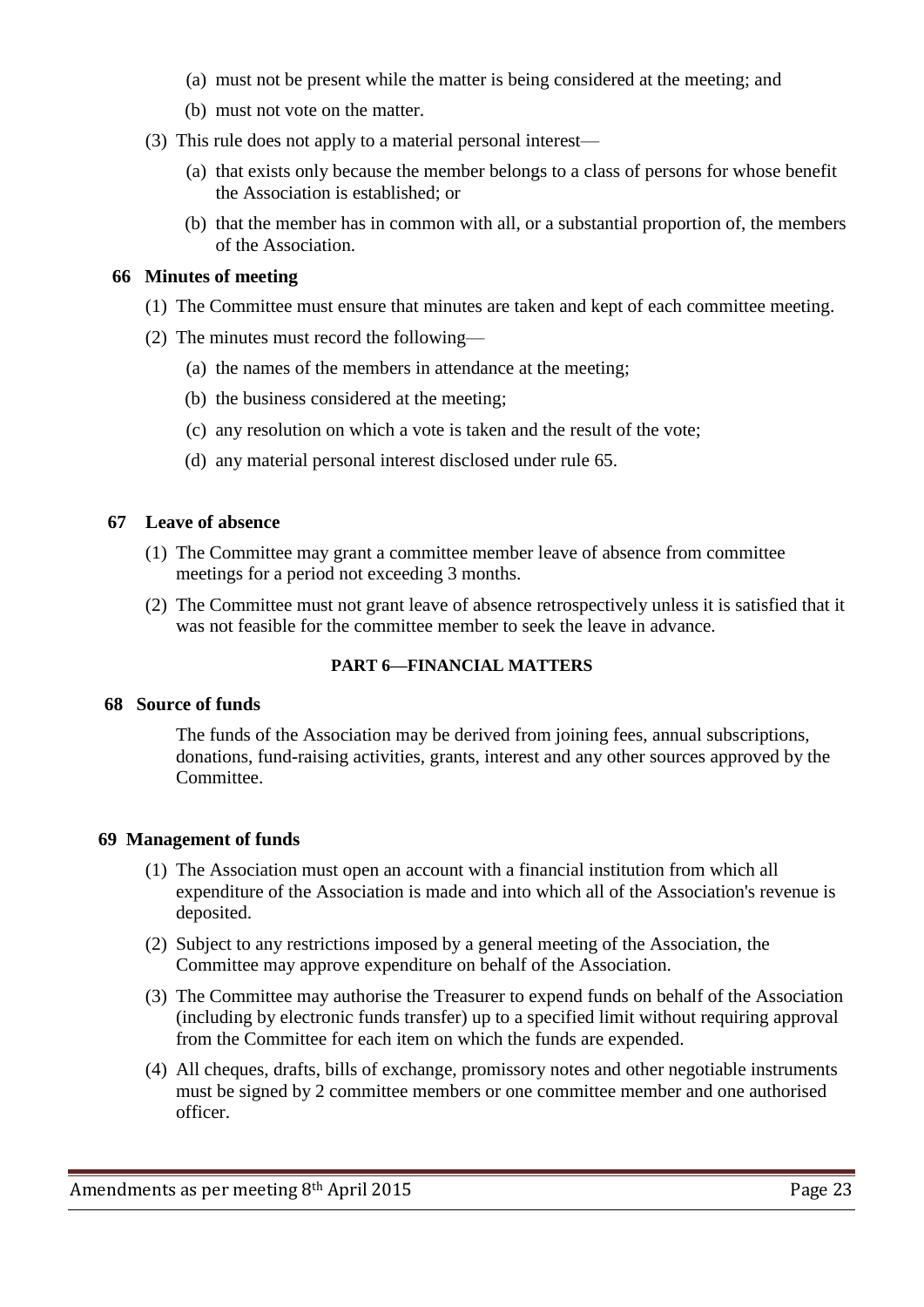(5) All funds of the Association must be deposited into the financial account of the Association no later than 5 working days after receipt.

## **70 Financial records**

- (1) The Association must keep financial records that—
	- (a) correctly record and explain its transactions, financial position and performance; and
	- (b) enable financial statements to be prepared as required by the Act.
- (2) The Association must retain the financial records for 7 years after the transactions covered by the records are completed.
- (3) The Treasurer must keep in his or her custody, or under his or her control—
	- (a) the financial records for the current financial year; and
	- (b) any other financial records as authorised by the Committee.

### **71 Financial statements**

- (1) For each financial year, the Committee must ensure that the requirements under the Act relating to the financial statements of the Association are met.
- (2) Without limiting sub-rule (1), those requirements include—
	- (a) the preparation of the financial statements;
	- (b) if required, the review or auditing of the financial statements;
	- (c) the certification of the financial statements by the Committee;
	- (d) the submission of the financial statements to the annual general meeting of the Association;
	- (e) the lodgement with the Registrar of the financial statements and accompanying reports, certificates, statements and fee.

## **72 Audit**

- **72.1** A practising Qualified Accountant shall be engaged to audit the books and accounts of the Association.
- **72.2** No member of the Committee shall be eligible to be appointed auditor under sub clause 72.1
- **72.3** The books and the accounts of the Association shall be audited at the end of each year.
- **72.4** The results of such audit shall be presented at the next meeting of the Committee thereafter and shall be presented at the next Annual General Meeting of the Association.

## **PART 7—GENERAL MATTERS**

## **73 Common seal**

- (1) The Association may have a common seal.
- (2) If the Association has a common seal—
	- (a) the name of the Association must appear in legible characters on the common seal;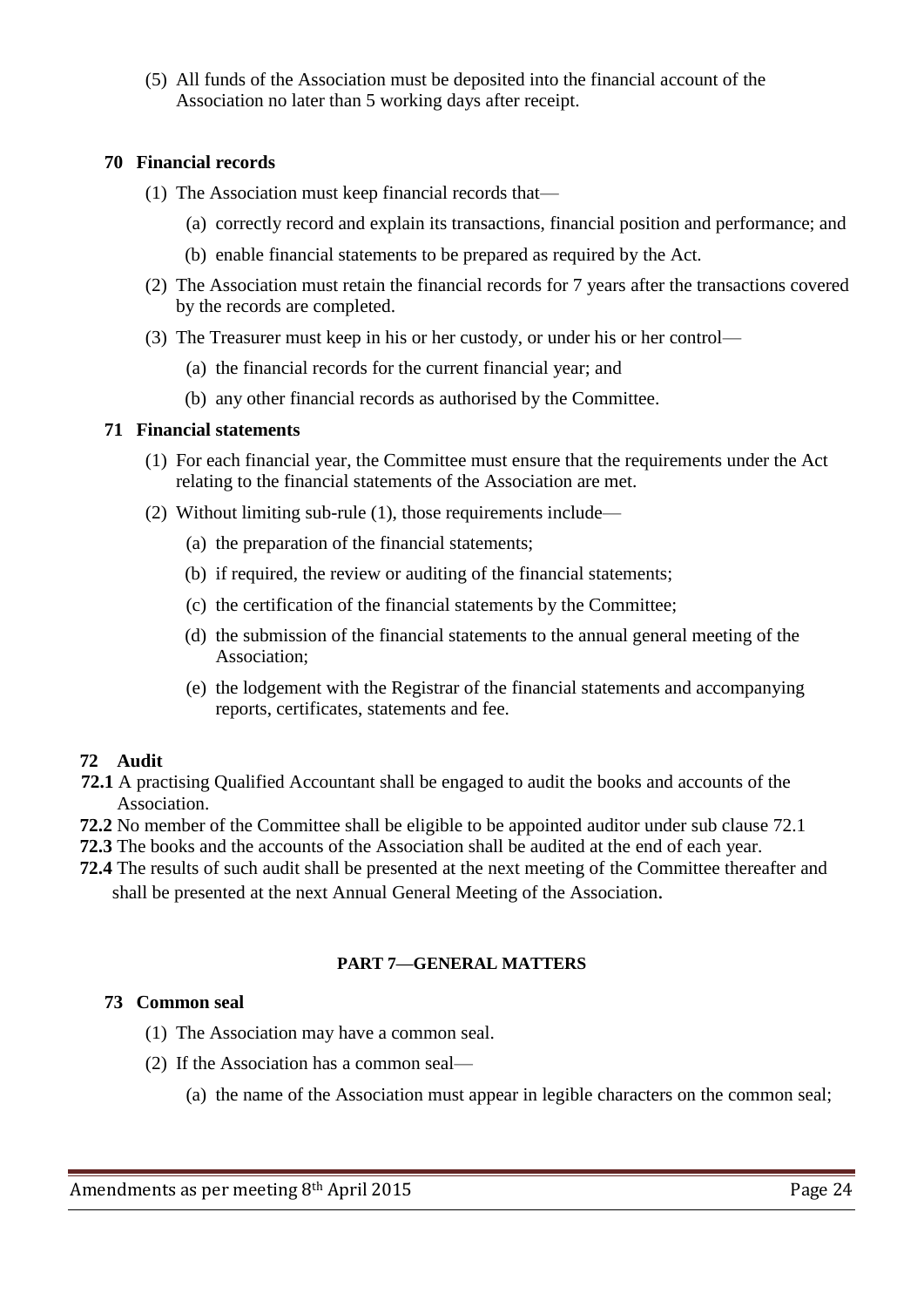- (b) a document may only be sealed with the common seal by the authority of the Committee and the sealing must be witnessed by the signatures of two committee members;
- (c) the common seal must be kept in the control and custody of the Secretary.

## **74 Registered address**

The registered address of the Association is—

- (a) the address determined from time to time by resolution of the Committee; or
- (b) if the Committee has not determined an address to be the registered address the postal address of the Secretary.

## **75 Notice requirements**

- (1) Any notice required to be given to a member or a committee member under these Rules may be given—
	- (a) by handing the notice to the member personally; or
	- (b) by sending it by post to the member at the address recorded for the member on the register of members; or
	- (c) by email or facsimile transmission.
- (2) Sub-rule (1) does not apply to notice given under rule 60.
- (3) Any notice required to be given to the Association or the Committee may be given—
	- (a) by handing the notice to a member of the Committee; or
	- (b) by sending the notice by post to the registered address; or
	- (c) by leaving the notice at the registered address; or
	- (d) if the Committee determines that it is appropriate in the circumstances—
		- (i) by email to the email address of the Association or the Secretary; or
		- (ii) by facsimile transmission to the facsimile number of the Association.

## **76 Custody and inspection of books and records**

- (1) Members may on request inspect free of charge—
	- (a) the register of members;
	- (b) the minutes of general meetings;
	- (c) subject to sub-rule (2), the financial records, books, securities and any other relevant document of the Association, including minutes of Committee meetings.
- (2) The Committee may refuse to permit a member to inspect records of the Association that relate to confidential, personal, employment, commercial or legal matters or where to do so may be prejudicial to the interests of the Association.
- (3) The Committee must on request make copies of these rules available to members and applicants for membership free of charge.
- (4) Subject to sub-rule (2), a member may make a copy of any of the other records of the Association referred to in this rule and the Association may charge a reasonable fee for provision of a copy of such a record.
- (5) For purposes of this rule—